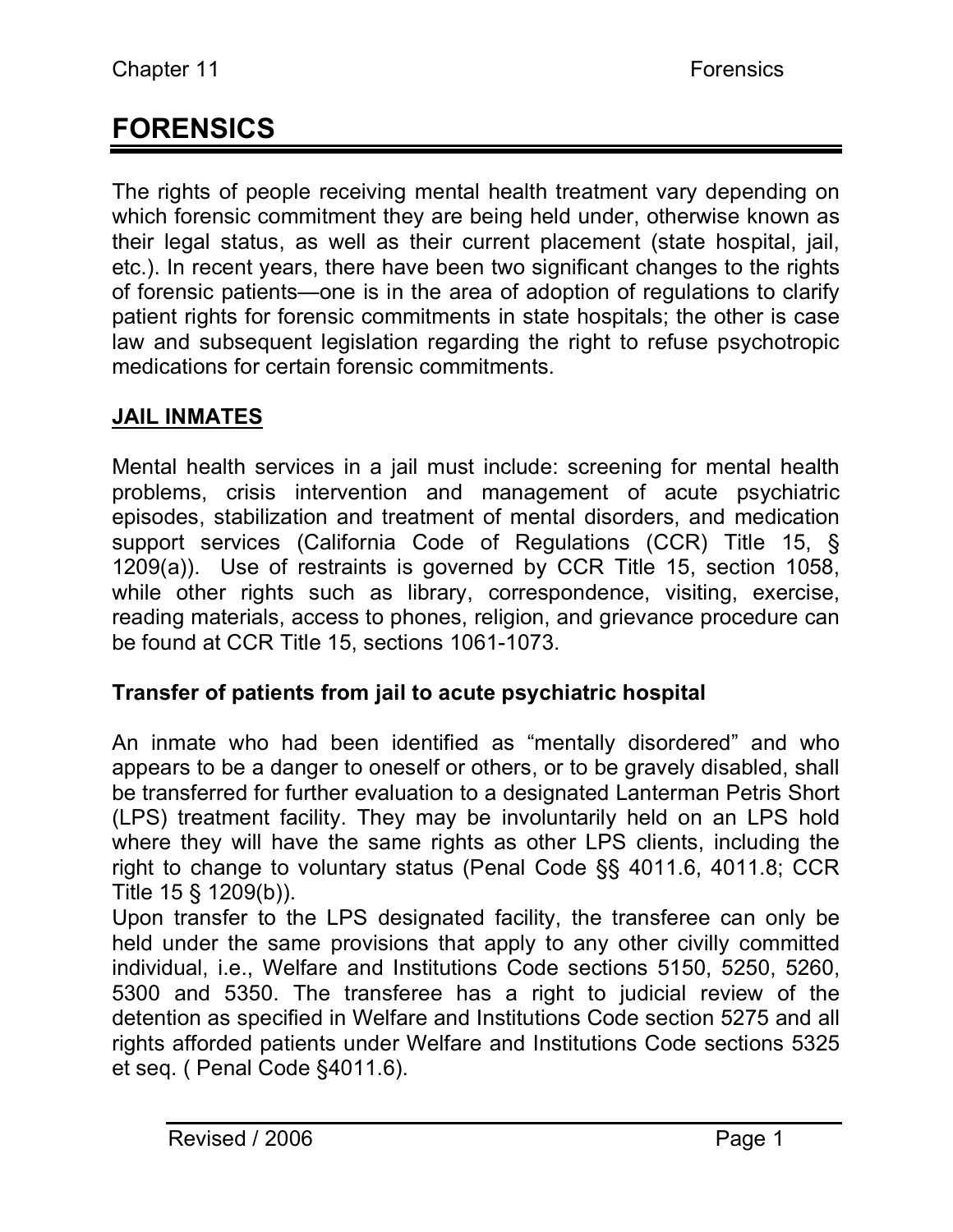If the person is detained in a mental health facility, the time spent in the facility counts as part of the person's sentence. The person in charge of the jail or juvenile facility must inform the person in charge of the mental health facility of the expiration date of the person's sentence. If the person is to be released from a mental health facility before the completion of their sentence the facility must notify the jail or juvenile detention facility. The person would complete his sentence in jail or juvenile detention facility.

# **STATE PRISONERS**

In general, before a prisoner can file a lawsuit regarding conditions in prison/conduct of staff, they must pursue an administrative appeal. California Department of Correction & Rehabilitation (CDCR) Form 602 must be used for this appeal.

#### **Prison conditions**

There has been extensive recent litigation regarding prison conditions. Much of this information can be accessed through the Prison Law Office, http://www.prisonlaw.com

Some of the major cases include the following:

Plata v. Davis (Schwarzenegger): Prisoners alleged that California officials inflicted cruel and unusual punishment by being deliberately indifferent to serious medical needs – has resulted in the courts ordering that California's prison medical care system be placed under the control of a court-appointed receiver. (case no. C01-1351 TEH). The case can be found at 2005 WL 2932253 (N.D. Cal).

Coleman v. Wilson: The court found that the entire mental health system operated by the California Department of Corrections was unconstitutional and that prison officials were deliberately indifferent to the needs of mentally ill inmates. All thirty-three institutions in the CDCR are presently being monitored by a court-appointed special master to evaluate the CDCR's compliance with the Court's order. The case is reported at 912 F.Supp.1282 (E.D. Cal. 1995).

Armstrong v. Davis (BPT): The trial court judge issued an order for the Board of Prison Terms to remedy its failure to comply with the Americans with Disabilities Act during parole hearings. The case was upheld by the Ninth Circuit Court of Appeals 275 F.3d 849 (2001)

Armstrong v. Wilson: After finding that the California Department of Correction was violating the Americans with Disabilities Act and the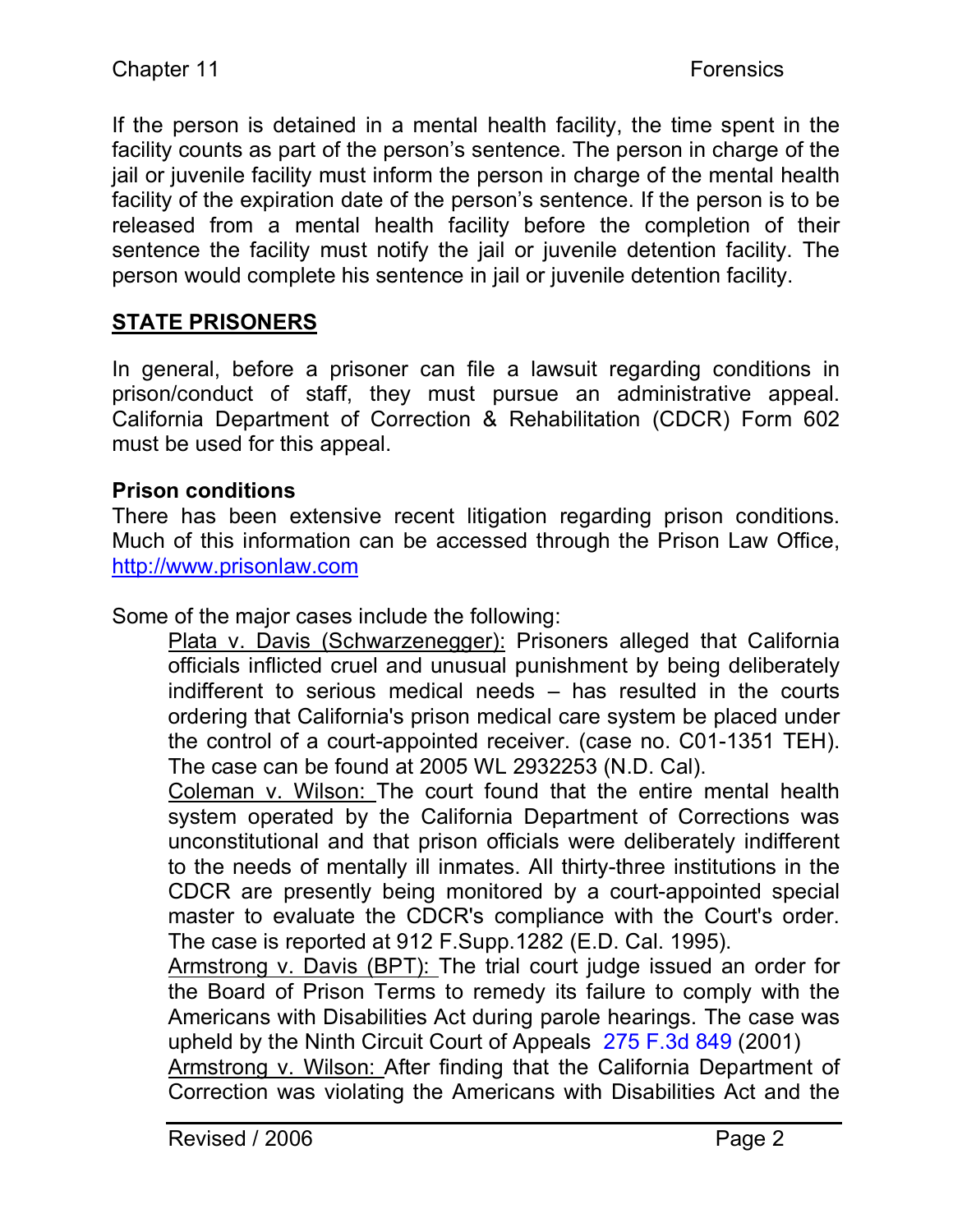Rehabilitation Act, the Court issued an injunction to improve access to prison programs for prisoners with physical disabilities at all of California's prisons and parole facilities. The case is reported at 942 F.Supp. 1252 (N.D. Cal. 1996) aff'd 124 F.3d 1019 (9th Cir. 1997). Mental Health Treatment

Regulations regarding mental health services for prisoners can be found starting at CCR, Title 15 section 3360. Under CDCR regulations (CCR, Title 15, sec. 3363), inmates/Parolees shall be informed any time they are the object of particular mental health diagnosis or treatment program. They have the right to refuse such assignment without being subject to discipline or other deprivation, except:

(a) When mental health evaluation is required by law or court ordered

 (b) When an inmate is placed in a mental health program for diagnostic study by the action of a classification committee, acting on specified information. A physician or other licensed practitioner may act in an emergency situation to place an inmate in psychiatric segregation under observation and treatment for a period of up to five working days pending classification action, providing the reasons for this action are documented.

(c) When diagnostic study has led to a diagnosis of existing or recurrent mental illness which renders the inmate dangerous to self or others, or gravely disabled.

(d) If there is a special condition of parole requiring attendance at a parole outpatient clinic, interviews may be imposed upon the parolee. However, no medication will be administered by these clinics without the specific informed consent of the patient

In a recent unpublished case, the Sixth District Court of Appeals found that imposing a probation condition of taking psychotropic medications as prescribed was not a violation of rights given the facts of the case. People v. Romayor, 2005 WL 3418274 (December 14, 2005, case no. H028599). The test for whether a condition of probation which requires or forbids conduct which is not itself criminal is valid is if that conduct is reasonably related to the crime of which the defendant was convicted or to future criminality." People v. Lent (1975), 15 Cal.3d 481 at 486, 124 Cal.Rptr. 905.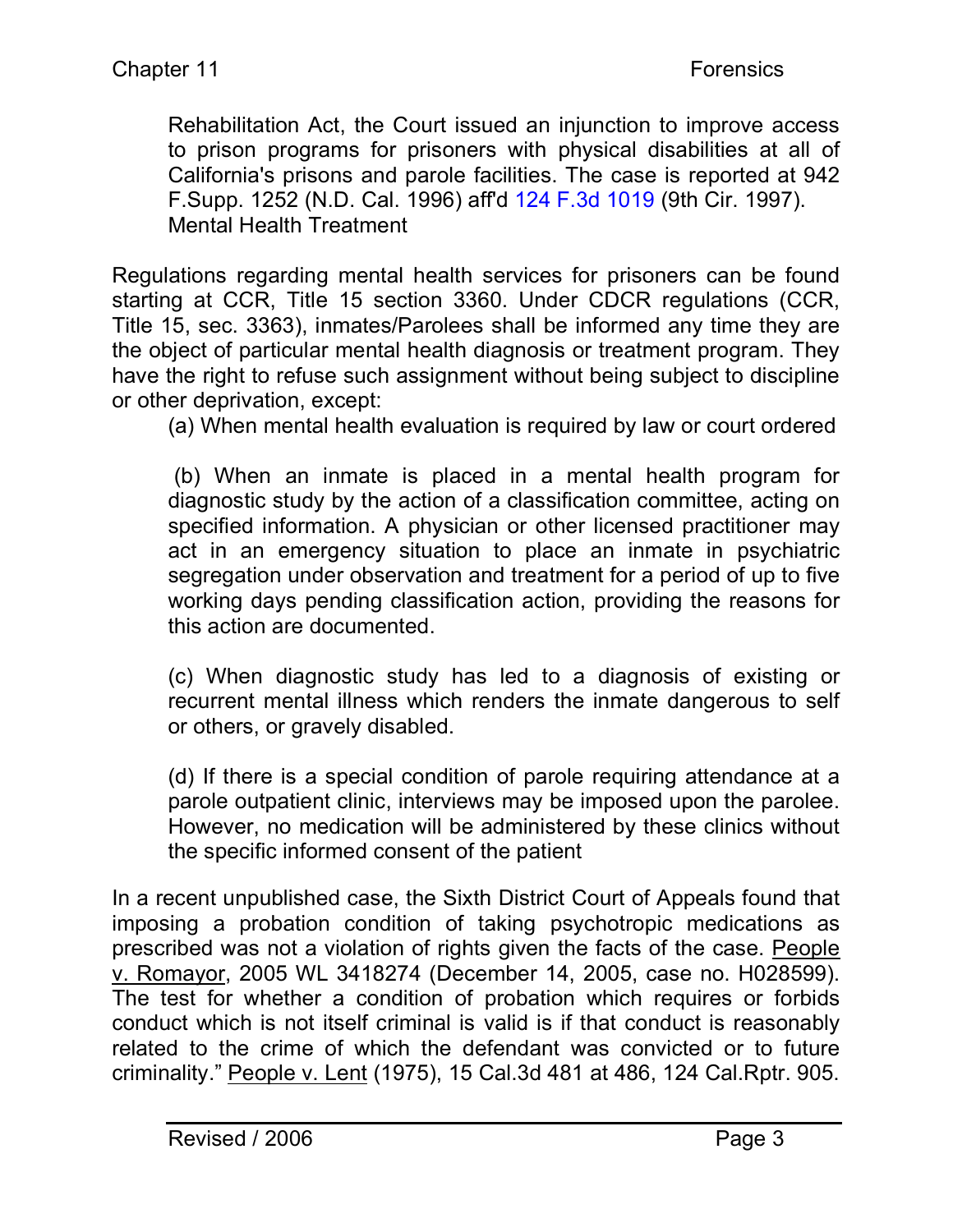# **Prisoners and Psychotropic Medications**

The state may only involuntarily medicate a prisoner in an *emergency*  situation for up to 72-hours (Keyhea injunction Section III(J)<sup>1</sup>; CCR, Title 15 sec. 3364(a), and 1217; Penal Code § 2600) or after a judicial determination in compliance with the injunction process specified in Keyhea v. Rushen (1986), 178 Cal. App. 3d 526, 223 Cal.Rptr. 746. The Keyhea process is summarized below.

# **Certification for Involuntary Medication for Up to 21 Days**

If either the prisoner doesn't meet the criteria for emergency medication or the facility wishes to administer involuntary psychiatric medications longer than 72 hours, a certification review hearing must take place to determine if probable cause to involuntarily medicate exists.

A notice of certification must be delivered to the prisoner and a hearing held before an administrative law judge within ten days (unless the prisoner files a writ of habeas corpus prior to the hearing) to determine if either the prisoner is:

1. Gravely disabled and incompetent to refuse medication; or,

2. Poses a danger to self or others as a result of a mental disorder. (Keyhea injunction, Section II(A)). Danger to others is defined in substantial accord with Welfare and Institutions Code section 5300 with "custody" being defined as confinement in an inpatient psychiatric unit (Keyhea injunction, Section I(4),(5))

# **Process for Involuntary Medication Beyond 24 Days**

Involuntary medication beyond 24 days (including the initial 72 hours) requires a petition and court order from the superior court. The order authorizing involuntary medication must find, by clear and convincing evidence that the prisoner, as a result of mental disorder, is gravely disabled and incompetent to refuse medication or is a danger to self or others. (Keyhea injunction Section III(F))2 . The court has the authority to

 $\frac{1}{1}$  $^1$  A copy of the Keyhea injunction may be found at http://www.documents.dgs.ca.gov/oah/forms/KEYHEA-67432.doc

<sup>&</sup>lt;sup>2</sup> Keyhea injunction, Section  $I(4)$ ,  $III(1)(2)$ ; Department of Corrections v. Office of Admin. Hearings (1998) 66 Cal.App.4th 1100, 1108.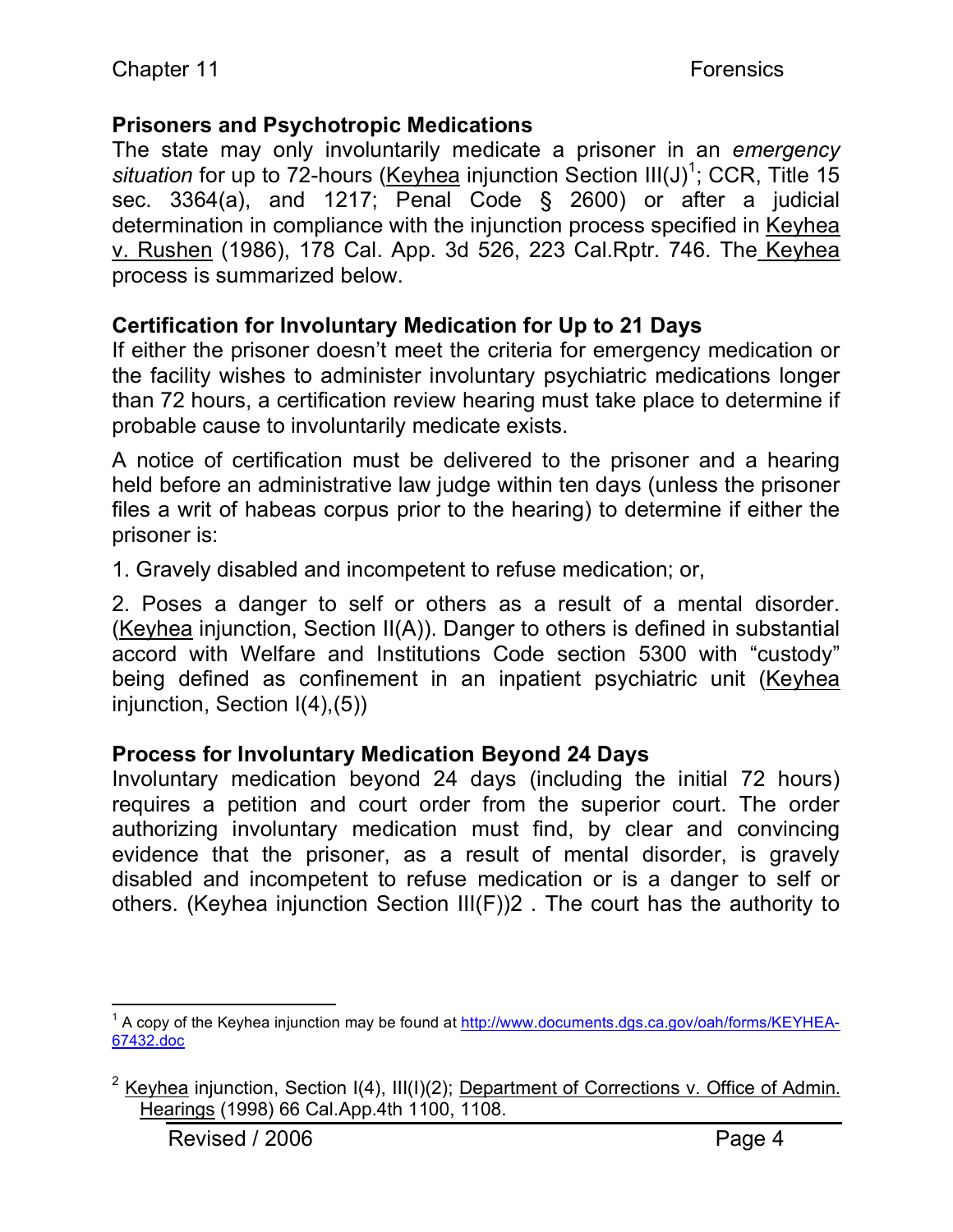order an independent forensic psychiatrist to assist inmates in the hearing.3

#### **Transfer of State Prison Inmate for Mental Health Treatment to Correctional Medical Facility (CMF)**

Prison inmates transferred to Correctional Medical Facility for inpatient psychiatric treatment because of acute mental illness have the right to a hearing conducted by an independent psychiatrist regarding the necessity for transfer, if requested. The hearing must take place within seven days of the transfer. An adverse decision may be appealed within 30 days and is entitled to a ruling within 20 working days (California Code of Regulations (CCR), Title 15 § 3379(d)(3)).

#### **Transfer of State Prison Inmate for Mental Health Treatment to Department of State Hospital**

If the CDCR believes that treatment in a state hospital may expedite rehabilitation of a prisoner with a mental disability, it may, (with the approval of the Board of Parole Hearings for processing an indeterminate sentence), refer such prisoners to the Department of Mental Health (DMH) or to the Department of Developmental Services (DDS) (Penal Code § 2684).

Before the CDCR can transfer an inmate involuntarily under Penal Code section 2684, it must provide certain procedural rights. In Vitek v. Jones, the U.S. Supreme Court set out minimum due process requirements that must be met before transferring inmates to mental health facilities. Vitek v. Jones, 445 U.S. 480 (1980); CCR, Title 15 sec. 3369.1

 $\overline{a}$ 

 $3$  Department of Corrections v. Anthony, 53 Cal.App.4th 780, 790 (1997) (stating that the right to refuse treatment "is rendered meaningless if a person cannot adequately and through competent assistance of counsel and necessary experts challenge a psychiatric determination that he or she is competent to refuse antipsychotic medication.").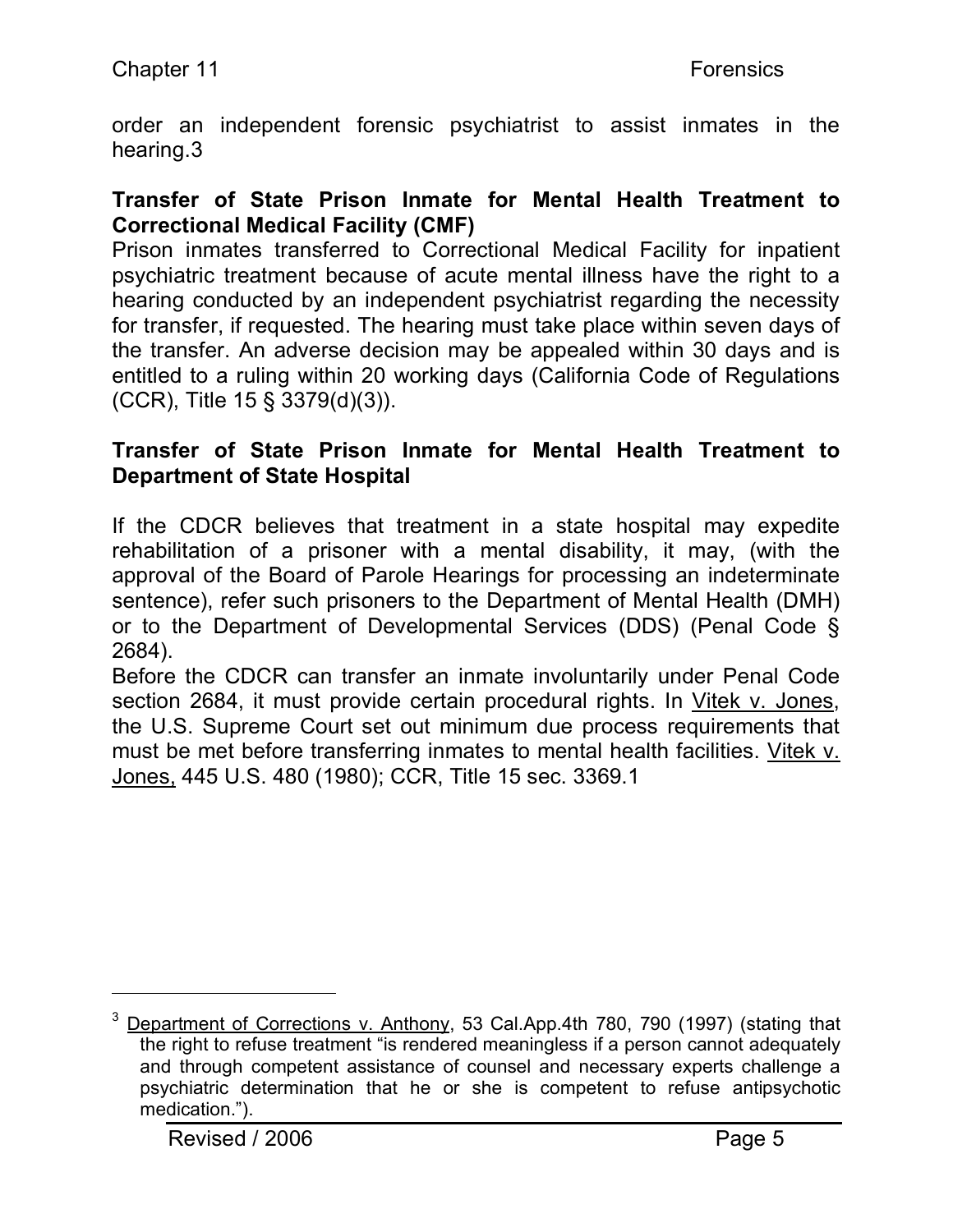# **INCOMPETENT TO STAND TRIAL (IST) - Penal Code 1370**

Defendants found incompetent to stand trial are those who, as a result of a mental disorder or developmental disability, cannot understand the nature of the criminal proceedings or assist their attorneys in conducting their defense (Penal Code § 1367).

#### **Procedure**

If, prior to judgment, a doubt arises in the mind of the judge as to the mental competence of the defendant, he or she shall state that doubt in the record and inquire of the attorney for the defendant whether, in the opinion of the attorney, the defendant is mentally competent, and then the court may order a hearing on the issue of mental competence in the superior court (by judge or jury) (Penal Code §§ 1368, 1369).

When a doubt regarding competency to stand trail is raised regarding a defendant with a developmental disability, $4$  the court follows the procedures enumerated under Penal Code sections 1370.1 and 1370.4, including referring the defendant to a regional center for evaluation. These sections apply to all defendants with a developmental disability charged with either a felony or misdemeanor.

The law specifies that before a decision is made whether to hold a formal competency hearing for a defendant charged with only misdemeanors, the court must first refer him or her to a county mental health facility for evaluation and treatment pursuant to Penal Code section 4011.6 (involuntary commitment to a county facility for mental health evaluation under the LPS Act) (Penal Code 1367.1). This code section was held unconstitutional on equal protection grounds (a felony defendant is not required to undergo evaluation and treatment under LPS prior to a competency determination) by the Second District Court of Appeals (Pederson v. Superior Court (2003) 105 Cal.App. $4<sup>th</sup>$  931, 130 Cal. Rptr.2d 289). At this time, this decision is only binding (required to be applied) in the counties that the Second District Court of Appeals covers; advocates

 $4[7]$  "Developmental disability" means a disability that originates before age 18, continues indefinitely, and constitutes a substantial handicap. It includes mental retardation, cerebral palsy, epilepsy, and autism but excludes conditions solely physical or psychiatric in nature. Penal Code §1370.1(a)(1)(H).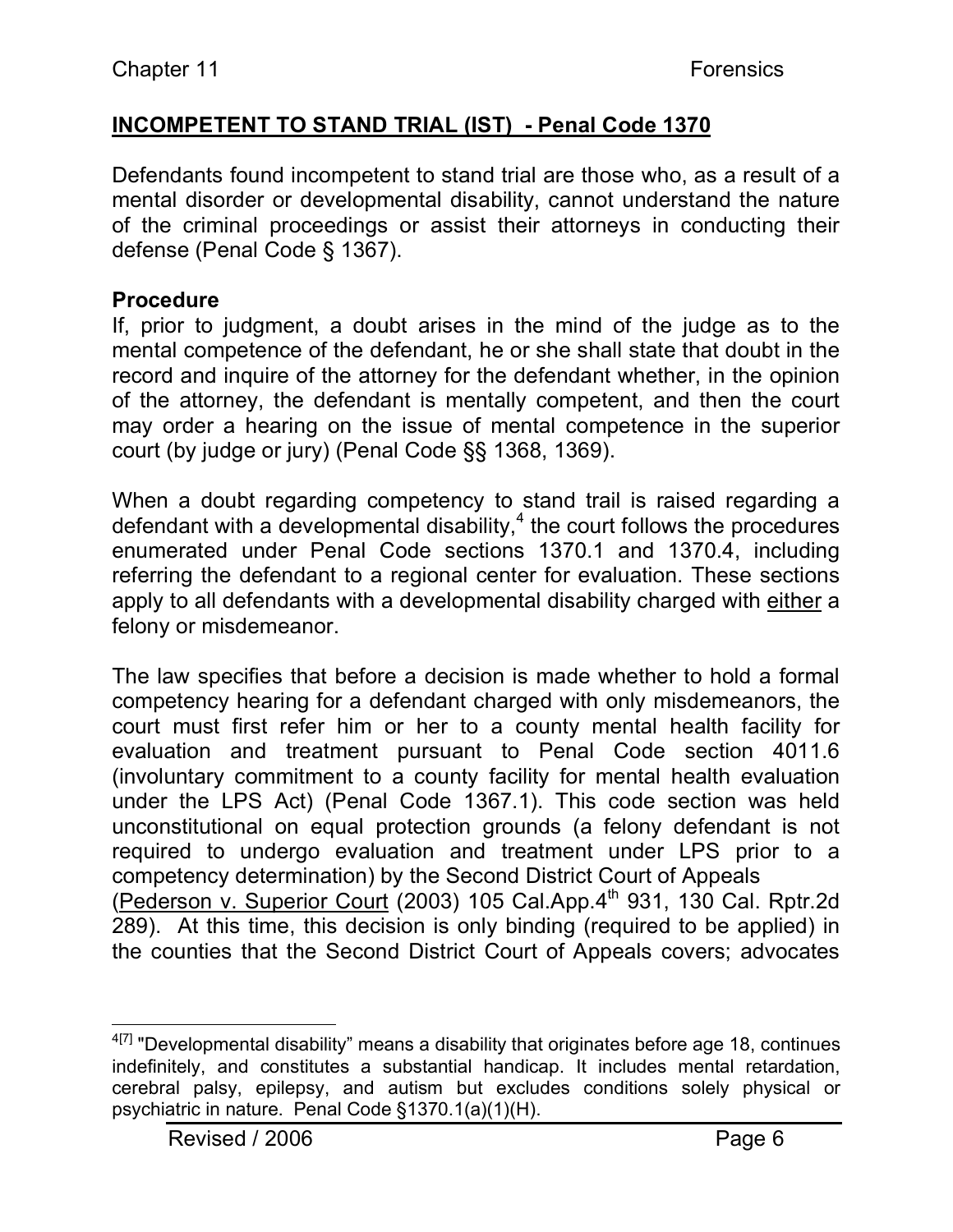are encouraged to research the state of the law in this area to see if there have been more recent changes.

The court may order the appointment of one psychiatrist or licensed psychologist (two if the defendant feels competent to stand trial). The psychiatrist or psychologist shall evaluate the defendant to determine if they are competent to stand trial, whether treatment with anti-psychotic medication is medically appropriate and likely to restore the defendant to competency, whether the defendant has the capacity to refuse antipsychotic medicaiton, and whether the defendant is a danger to self or others (Penal Code § 1369).

#### **Placement**

If a Misdemeanor Incompetent to Stand Trial (MIST) defendant is found mentally incompetent after the 1369 hearing, the defendant cannot be committed to a state hospital unless there are no less restrictive placements available, and a contract for state hospital treatment exists between the county and the Department of Mental Health (Penal Code § 1370.01 (a)(2)(A)).

Misdemeanor defendants may also be placed directly in the Conditional Release Program (CONREP) for outpatient treatment (Penal Code § 1601(b)). The Conditional Release Program is discussed in section VIII of this chapter.

Felony incompetent to stand trial defendants usually receive evaluation and treatment at state hospitals. If the crime charged is a serious felony, inpatient treatment is mandatory. After six months at the state hospital, the felony defendant becomes eligible for CONREP outpatient treatment.

Felony defendants charged with nonviolent felonies may be placed directly in CONREP without spending any time as an inpatient (Penal Code §§ 1601(a) & (b), 1603).

For people committed as developmentally disabled IST commitments, the court considers the regional center's recommendation for placement. Placement may be in the state hospital, developmental center, or other specified residential or outpatient placements (Penal Code § 1370.1). If the defendant is charged with certain offenses requiring registration as a sex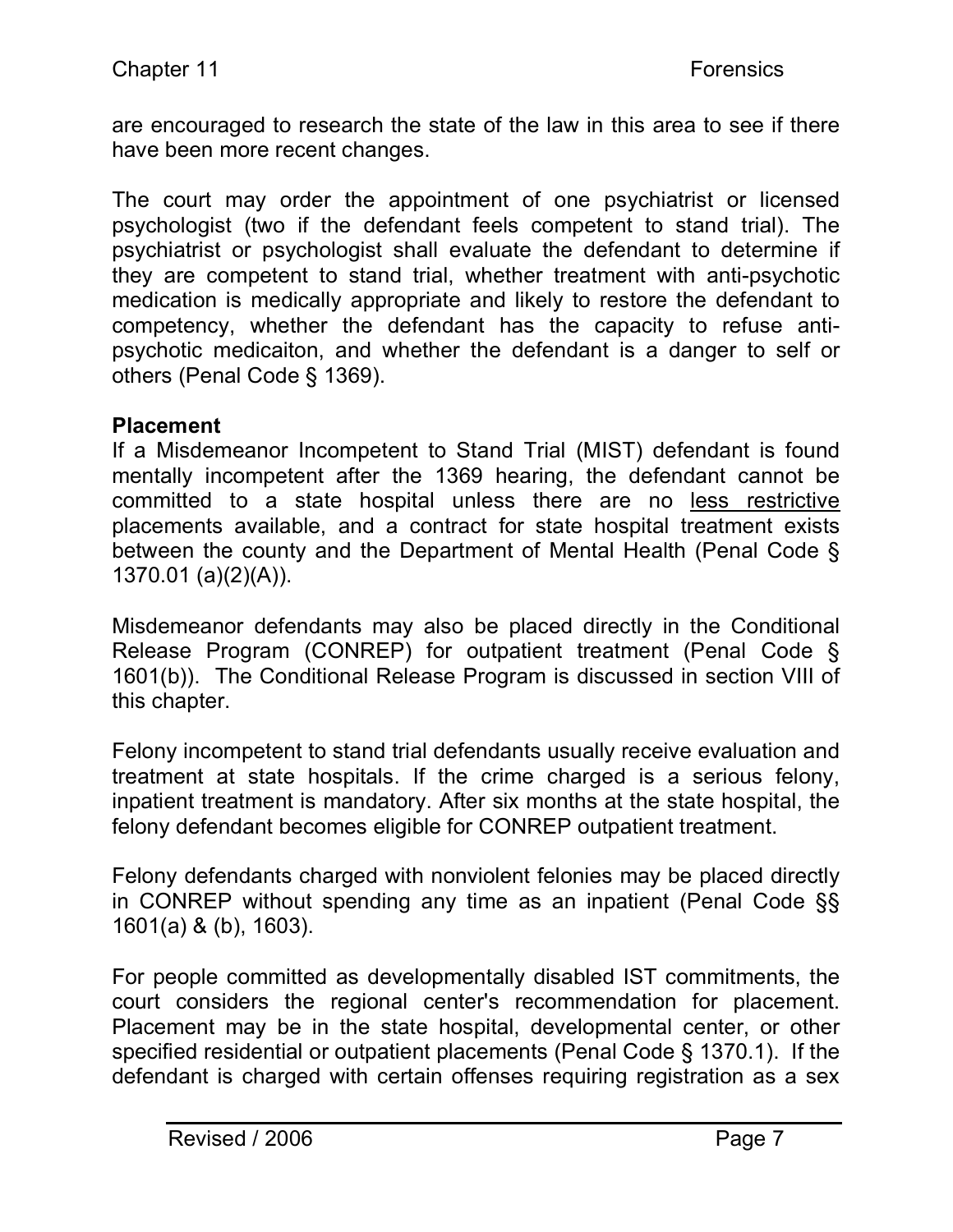offender or offenses considered a violent felony, options for placement may be restricted (Penal Code § 1370.1(a)(1)(B)(ii-iii)).

## **Maximum Commitment Term**

The maximum commitment for a misdemeanor incompetent to stand trial defendant is one year or the longest permitted prison sentence for the crime charged, whichever is shorter (Penal Code § 1370.01(c)(1)). At the end of this time, conservatorship proceedings may be initiated (Penal Code 1370.01(c)(2)).

The maximum confinement time is the same for either an IST defendant who is charged with a felony or for an IST defendant who has a developmental disability: either 3 years or the maximum term of imprisonment provided by law, whichever is shorter. (Penal Code § 1370(c)(1)).

# **Restoring Competency**

The commitment ends when (1) the IST defendant has spent the maximum allowable time in the treatment facility, or (2) the IST defendant is judged competent to stand trial.

The treatment facility makes regular written reports to the court about the IST defendant's mental condition (Penal Code §§ 1370(b)(1), 1370.01(b)), 1370.1(b)(1)).

If the treatment facility believes that the defendant has regained competence, the facility files a Certificate of Restoration of Competency with the court, which then holds a hearing to determine competency (Penal Code § 1372). Likewise, after 18 months, the court shall hold another hearing to determine competency (Penal Code §§ 1370(b)(2), 1370.1(b)(2)).

If the defendant believes that competency has been regained, but the treatment facility or community program director disagrees, the defendant may challenge the commitment by writ of habeas corpus (Welfare & Institutions Code § 7250; Penal Code § 1473).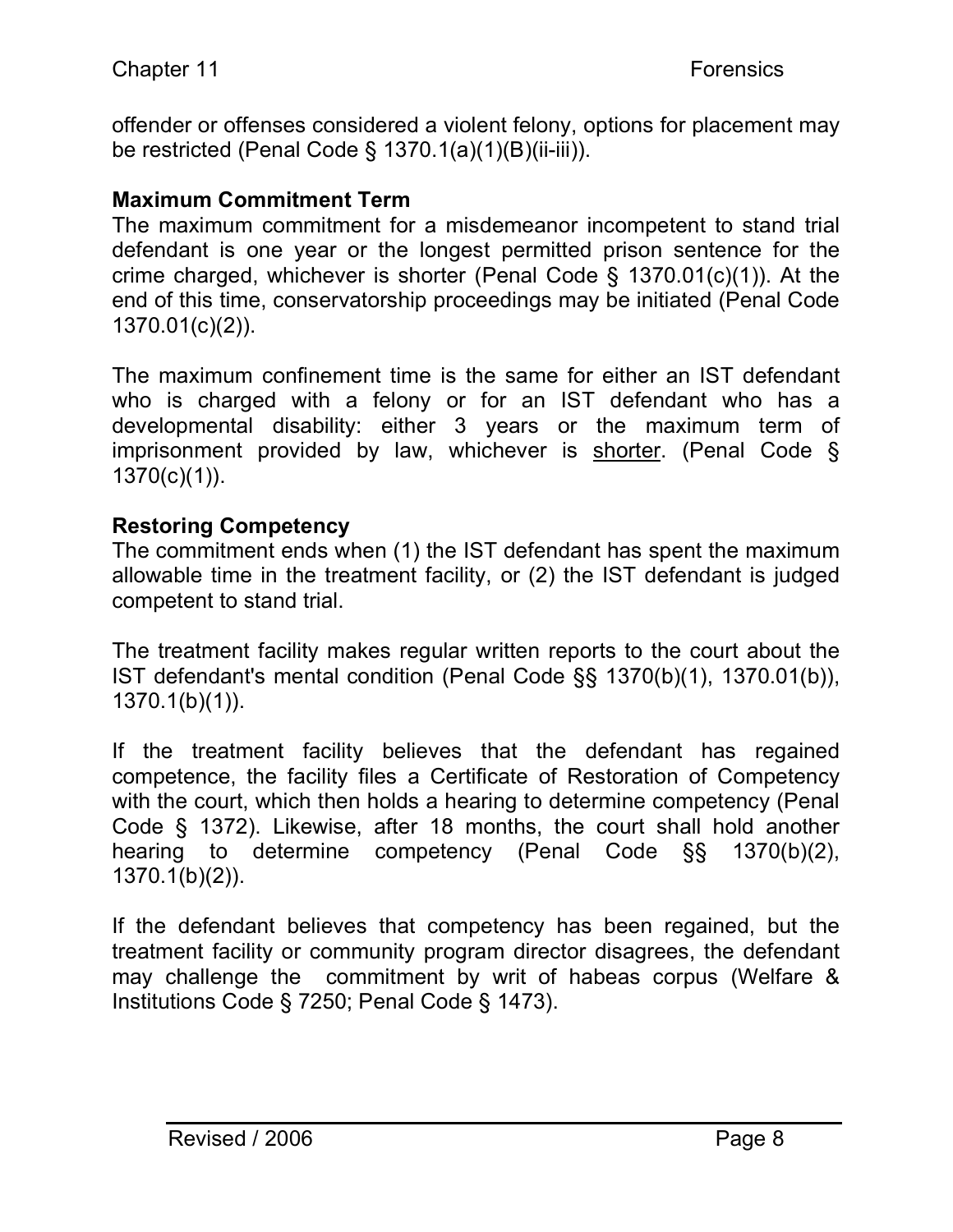# **Involuntary Medication of Incompetent to Stand Trial Commitments**

An individual committed as incompetent to stand trial (IST), may only be involuntarily medicated with psychotropic medication if:

(1) There is an emergency (short term),

(2) Or if a court has found that

(a) An individual lacks capacity to refuse,

(b) The individual meets the Welfare and Institutions Code section 5300 criteria for dangerousness,

(3) Or, specific criteria regarding the necessity to medicate for restoration of competency to stand trial are met. (Cal. Penal Code § 1370(a)(1)(F)(2)(B)(ii) (I-III), 1370.01(a)(2)(B)(ii)).

The following requirements must be met, pursuant to Penal Code section 1370(a)(2)(B)(ii)(1)(III) and People v. O'Dell (2005) 126 Cal.App.4<sup>th</sup> 562, 23 Cal.Rptr.3d. 902 for the court to issue orders to involuntarily medicate an individual for the purposes of restoration of competency to stand trial:

- the people have charged the defendant with a serious crime against the person or property;
- involuntary administration of antipsychotic medication is substantially likely to render the defendant competent to stand trial;
- the medication is unlikely to have side effects that interfere with the defendant's ability to understand the nature of the criminal proceedings or to assist counsel in the conduct of a defense in a reasonable manner;
- less intrusive treatments are unlikely to have substantially the same results; and
- Antipsychotic medication is in the patient's best medical interest in light of his or her medical condition (Penal Code section 1370(a)(2)(B)(ii)(1)(III)).

In any hearing on such a request the court shall make specific findings of fact with respect to:

(1) The important governmental interest at stake in bringing defendant to trial, considering the facts of defendant's individual case; (2) The manner in which the governmental interests of timely prosecution and a fair trial are furthered by the medication, i.e., whether involuntary medication is substantially likely to render defendant competent to stand trial and is unlikely to have side effects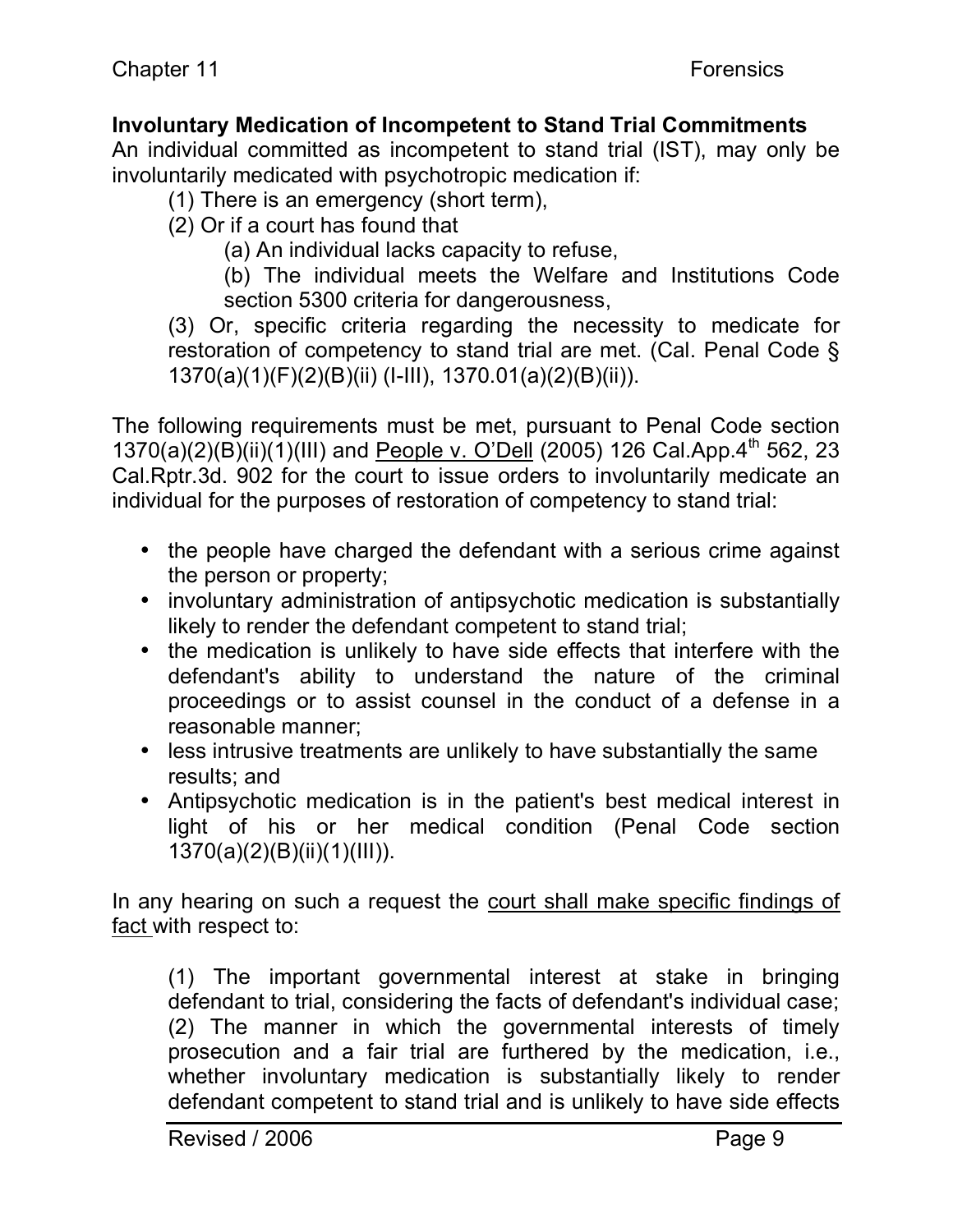that interfere with defendant's ability to understand the nature of the criminal proceeding or assist counsel in the conduct of a defense in a reasonable manner;

(3) The necessity of the specific medication to further those interests, i.e., whether less intrusive treatments are unlikely to have substantially the same results; and

(4) The appropriateness of the specific medication to serve defendant's best medical interest in light of his medical condition.

The State must identify the following:

(1) The medical (psychiatric) condition it proposes to treat with the antipsychotic medication,

(2) The specific antipsychotic medication it proposes to administer,

(3) The likelihood the medication will render defendant competent to stand trial,

(4) The medication's side effects, and

(5) Any alternative, less intrusive treatments (People v. O'Dell (2005) 126 Cal.App.4<sup>th</sup> 562, 573-4, 23 Cal.Rptr.3d. 902, 908).

## **Continued Treatment**

An IST defendant can be kept in treatment beyond the maximum commitment time if the defendant is placed on an LPS conservatorship or a *Murphy* conservatorship, or committed to the Department of Developmental Services under Welfare and Institutions Code section 6500.

# **MURPHY CONSERVATORSHIP – Welfare & Institutions Code 5358**

If at the end of the commitment period, the defendant meets the criteria for a *Murphy* conservatorship, the commitment may be "extended."

This extension beyond the maximum period of commitment may be ordered for an IST defendant who:

(1) Remains incompetent,

(2) Has been charged with a violent felony which has not been dismissed, and

(3) Represents a substantial danger of physical harm to others (Penal Code § 1370(c)(2), Welfare & Institutions Code § 5008(h)(1)(B)).

The court may order the county public conservator to initiate *Murphy* conservatorship proceedings at any time after the defendant has served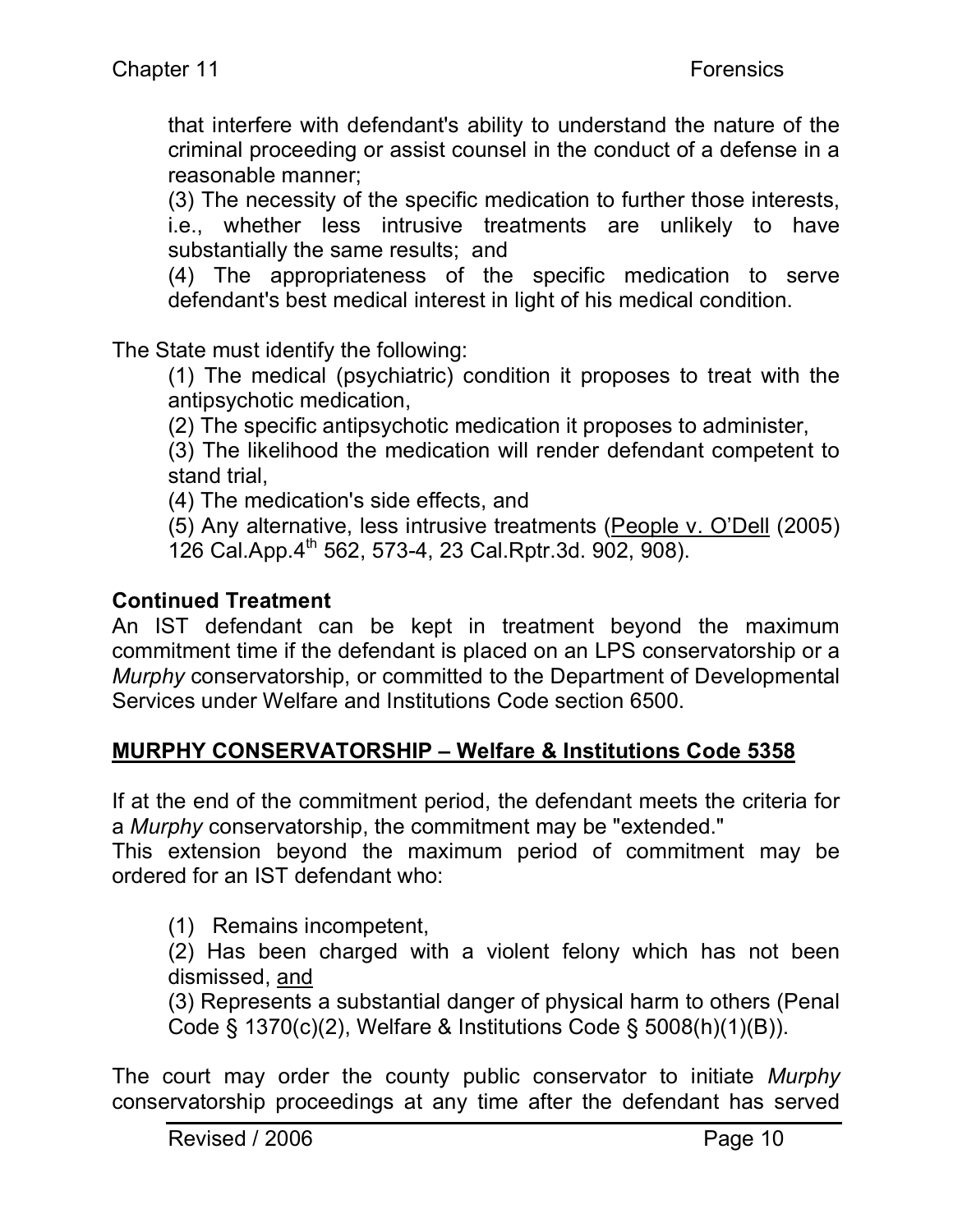the maximum term of confinement, or if treatment facility indicates there is no substantial likelihood that the defendant will regain mental competence in the foreseeable future (Penal Code §§ 1370(c)(2), 1370(b)(1)).

#### **Individuals Diagnosed with Mental Retardation**

In addition, individuals diagnosed with mental retardation may be committed to the State Department of Developmental Services (DDS) under section 6500 et. seq. of the Welfare and Institutions Code if they are a danger to themselves or others. The definition of dangerousness to self or others includes being found incompetent to stand trial on charges of enumerated violent felonies. If the individual is confined in a facility, there is no requirement of a recent overt act to make a finding of dangerousness (Welfare & Institutions Code § 6500).

The DDS may place the individual in a state hospital, a developmental center, a licensed community care facility or a health facility for "suitable treatment", which is defined as the least restrictive residential placement necessary to achieve the purposes of treatment (Welfare and Institutions Code § 6509). The commitment lasts for a year and can be renewed (Welfare and Institutions Code §6500).

# **NOT GUILTY BY REASON OF INSANITY, NGI– Penal Code 1026**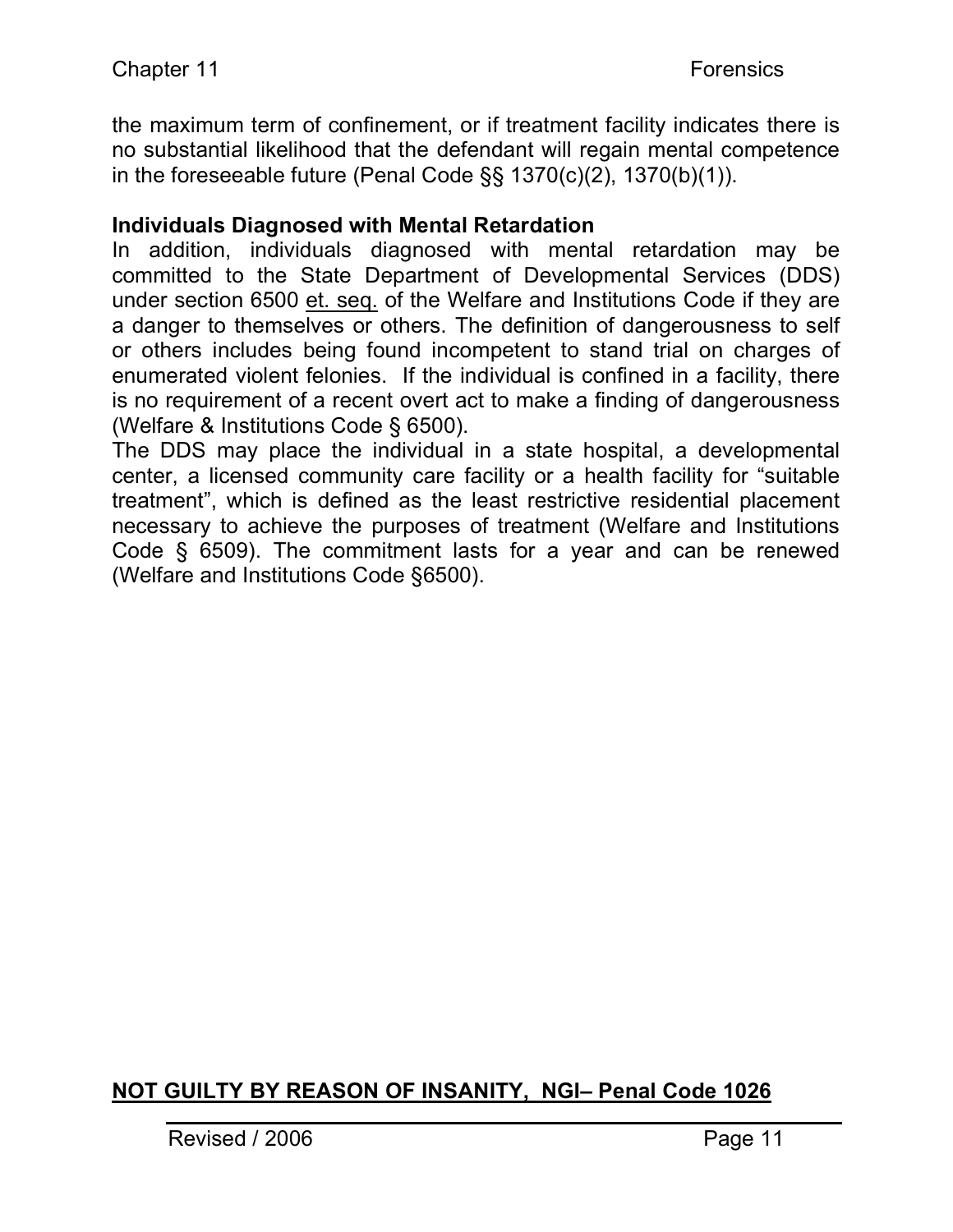Defendants found Not Guilty by Reason of Insanity (NGI) are those who, because of a mental condition, were unable to understand the nature and quality of the crime committed, and (*or*) were unable to tell right from wrong when committing the crime (Penal Code § 25).

#### **Placement**

When the judge or jury finds a defendant NGI, the court will commit the defendant to a state hospital, a mental health facility, or an outpatient program (Penal Code § 1026). Before making any placement decision, the court must refer the defendant to the local community program director for a recommendation, which the court usually follows. If the underlying charge is a serious felony, as defined in Penal Code section 1601, the defendant must remain in a state hospital for at least six months before becoming eligible for outpatient treatment.

#### **Restoration of Sanity**

Restoration of Sanity is a two-step process.

At the first step, if the court finds that the NGI defendant no longer poses a danger to oneself or others because of a mental disorder, the defendant will be released to CONREP for a year for outpatient treatment.

At the second step, which occurs after a year in CONREP, the judge or jury determines whether the defendant has been "fully restored" to sanity. If so, the defendant is unconditionally released from CONREP (Penal Code §§ 1026.2(e), 1603, 1604)).

The community release provisions of Penal Code section 1026.2(e) do not apply if the individual has additional time to serve on a prison sentence (i.e., the crime for which the individual was found NGI was committed while they were already serving a prison sentence) or if restoration of sanity ends a stay of a previously imposed sentence (Penal Code § 1026.2(m)). Such individuals are not eligible for outpatient treatment and on a finding of restoration of sanity must be transferred to the Department of Corrections or the original sentencing court (Penal Code §1026.2(m)).

Outpatient treatment is further covered under the Conditional Release Program (CONREP) section VIII below.

#### **Length of Commitment**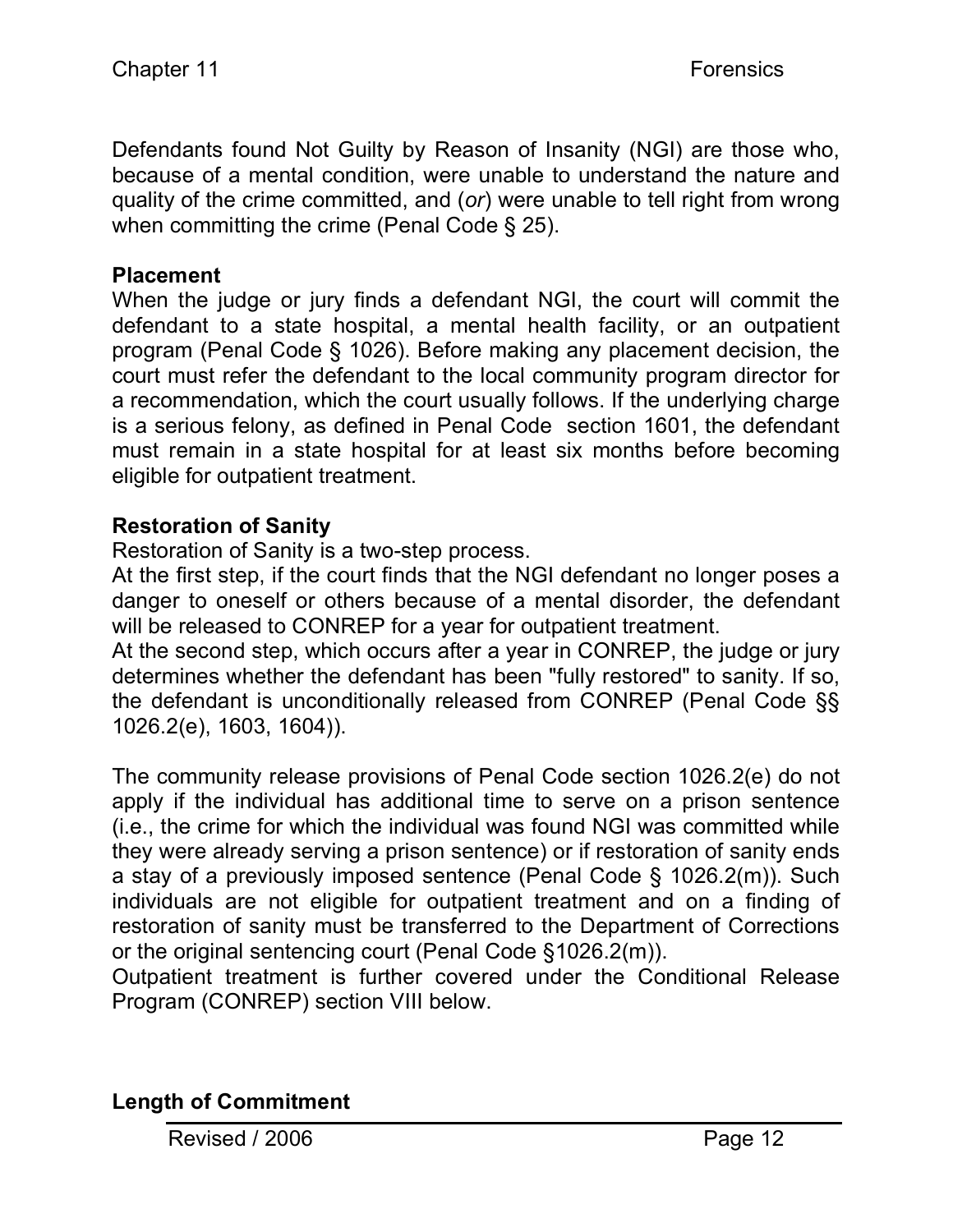A commitment is as long as the longest permitted prison sentence for the crimes the person was convicted of, including the upper term of the base offense and any additional terms for enhancements or consecutive sentences that could have been imposed. Credit for time served under Penal Code section 2900.5 (time in custody prior to imposition of sentence) may be deducted, but the term may not be reduced for good behavior or time worked while in custody (Penal Code § 1026.5(a)(1)).

The defendant is released from inpatient treatment when:

(1) sanity is "restored" and the defendant is released to CONREP as an outpatient, or

(2) the defendant has been in the hospital for as long as the maximum possible sentence for the underlying crime.

## **Continuing Treatment**

The court may extend a defendant's commitment beyond the maximum term every two years if the underlying crime was a felony and if, by reason of a mental disorder, the defendant represents a substantial danger of physical harm to others (Penal Code §§ 1026.5(b)(l), 1026.5 (b)(8)). Under this provision, a defendant can remain hospitalized or committed indefinitely.

#### **Involuntary Medication**

The law governing persons committed as NGI's regarding their right to refuse medication is not clear.

In In re Locks (2000) 79 Cal.App.4th 890, 94 Cal.Rptr.2d 495, the California Court of Appeals concluded that individuals who are found to be not guilty by reason of insanity do not have a right to refuse medication. The court noted that under Keyhea, a judicial determination of incapacity and grave disability or that the prisoner poses a danger to self or others is required in order to involuntarily medicate; however, the Locks court reasoned that the judicial determination that the prisoner was not yet restored to sanity and not eligible for release under Penal Code Section 1026.2 creates the presumption that the patient is still a danger to self or others. Therefore, the person committed has no right to refuse medication.<sup>5</sup>

In In re Qawi, (see MDO section below for a discussion of this case), the California Supreme Court criticized the reasoning of the Locks court. First,

l

 $5$  In re Locks, 79 Cal. App. 4th 890, 896 (2000).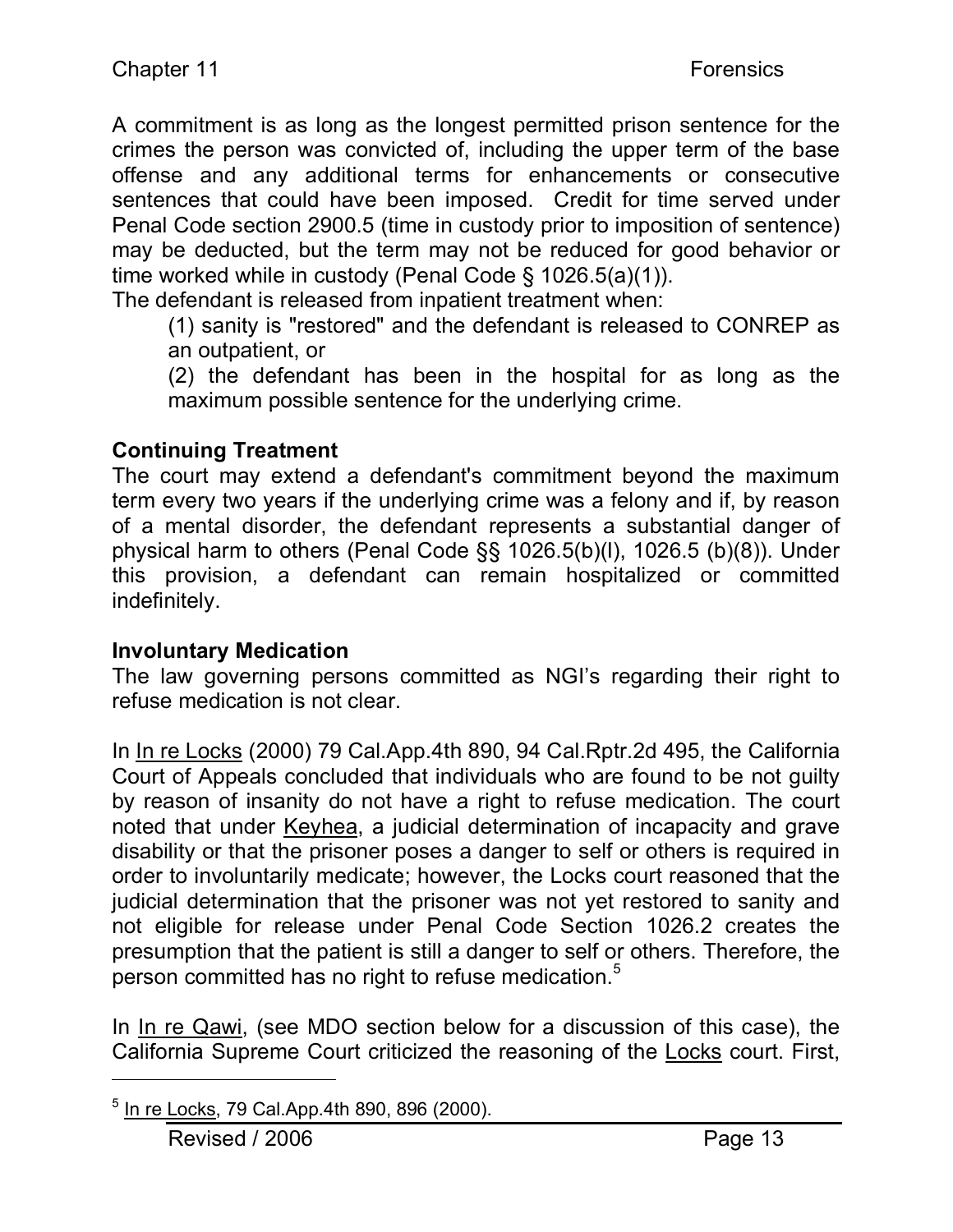the court stated that persons committed as NGIs should have their own specific criteria for suspending the right to refuse and that the application of Penal Code Section 2972(g) was not obvious.<sup>6</sup> Second, the court stated that "dangerousness to others" cannot be presumed because of a denial of release. Rather, "particular findings of recent acts of dangerousness pursuant to Welfare and Institutions Code Section 5300" are required.<sup>7</sup> Further, the Calhoun Court's application of Qawi's equal protection analysis to SVPs would seem to extend to NGIs as well. See In re Calhoun (2004) 121 Cal. App. 4<sup>th</sup> 1315, \*\*\*Cal.Rptr.2d\*\*\*.

The California Supreme Court did not overrule the Locks case in deciding Qawi because the issue of whether Penal Code section 2972(g) (the code section relied on in Qawi) applies to NGI's was not explicitly before them.

# **MENTALLY DISORDERED OFFENDERS, MDO – Penal Code 2962 et al**

l

<sup>6</sup> In Re Qawi, 32 Cal.4th 1, 27 (2004).

 $<sup>7</sup>$  Id.</sup>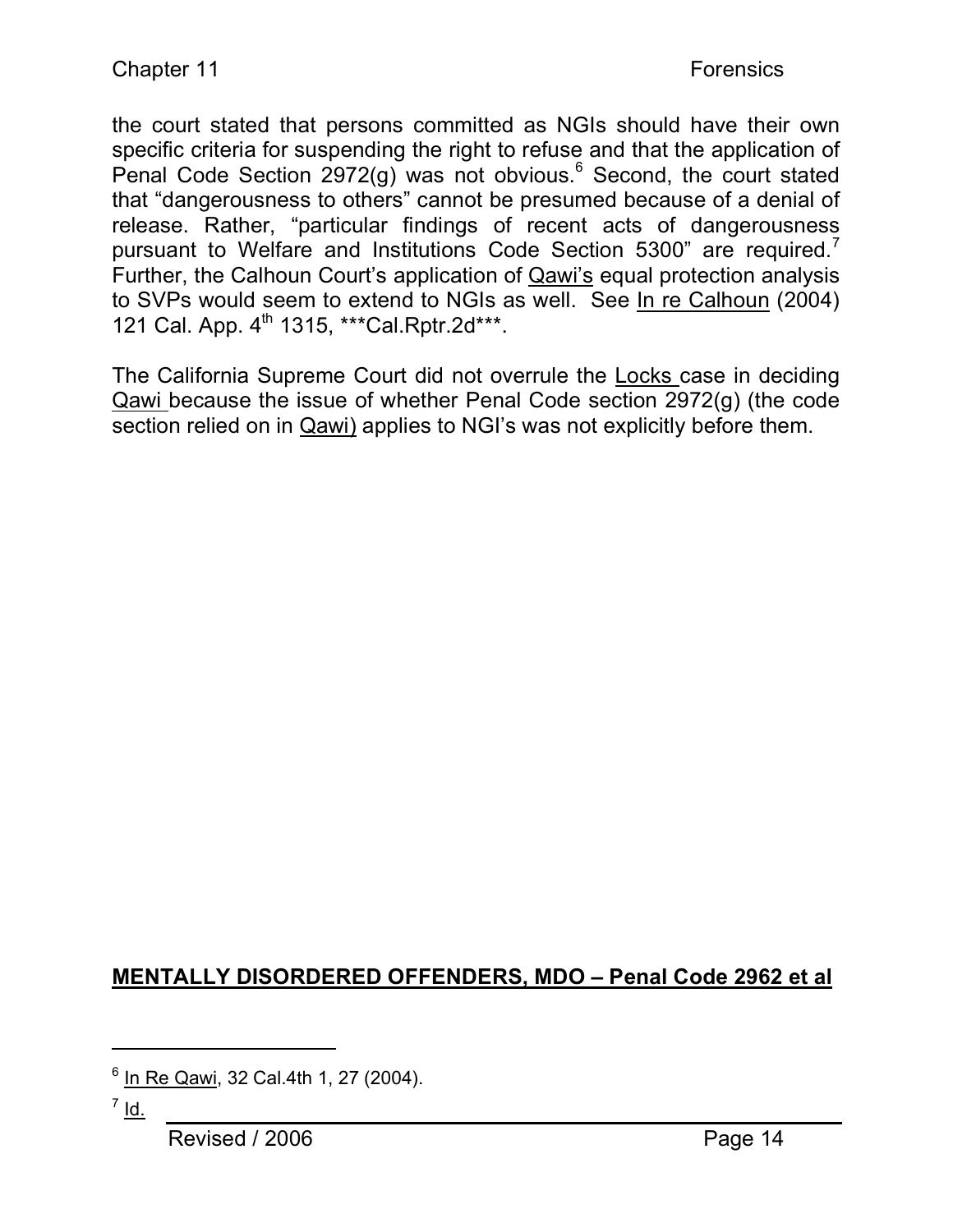An individual may be subject to treatment as a Mentally Disordered Offender (MDO) if they are a prisoner who, at the time of or upon termination of parole, meets the following criteria (Penal Code §§ 2960, 2962):

(1) The prisoner has a treatable, severe mental disorder that was one of the causes of the commission of the crime, for which the defendant was incarcerated,

(2) The disorder is not in remission or cannot be kept in remission without treatment,

(3) The prisoner has been in treatment for the disorder for 90 days or more in the year prior to her parole or release date,

(4) The disorder causes the prisoner to be dangerous to others, and (5) The crime for which the prisoner is was incarcerated involved force or violence or caused serious bodily injury as specified in Penal Code section 2962(e).

If the individual disagrees with the recommendation, they may request a Board of Parole Hearings (BPH) (Penal Code §2966(a)). If the BPH rules against the individual a petition may be filed in superior court challenging the determination (Penal Code § 2966(b)). After 60 days of inpatient treatment, the individual may request a hearing regarding outpatient treatment (Penal Code § 2964(b)).

# **Placement**

Once certified, the inmate is committed for inpatient treatment at a state hospital, unless designated officials from DMH certify that outpatient treatment is appropriate or the inmate wins an outpatient hearing before the BPH (Penal Code § 2964). When outpatient placement is found to be appropriate, MDO parolees go into the Conditional Release Program (CONREP).

# **Length of Commitment**

MDO commitment is technically a special condition of parole, and thus lasts the length of the parole period. The length of the parole period is determined by statute, and depends on the type of sentence imposed. Most prisoners have a maximum parole period of three years (Penal Code §§ 3060.5, 3057).

If a prisoner's severe mental disorder is not in remission or cannot be kept in remission without treatment, and if the parolee is therefore dangerous to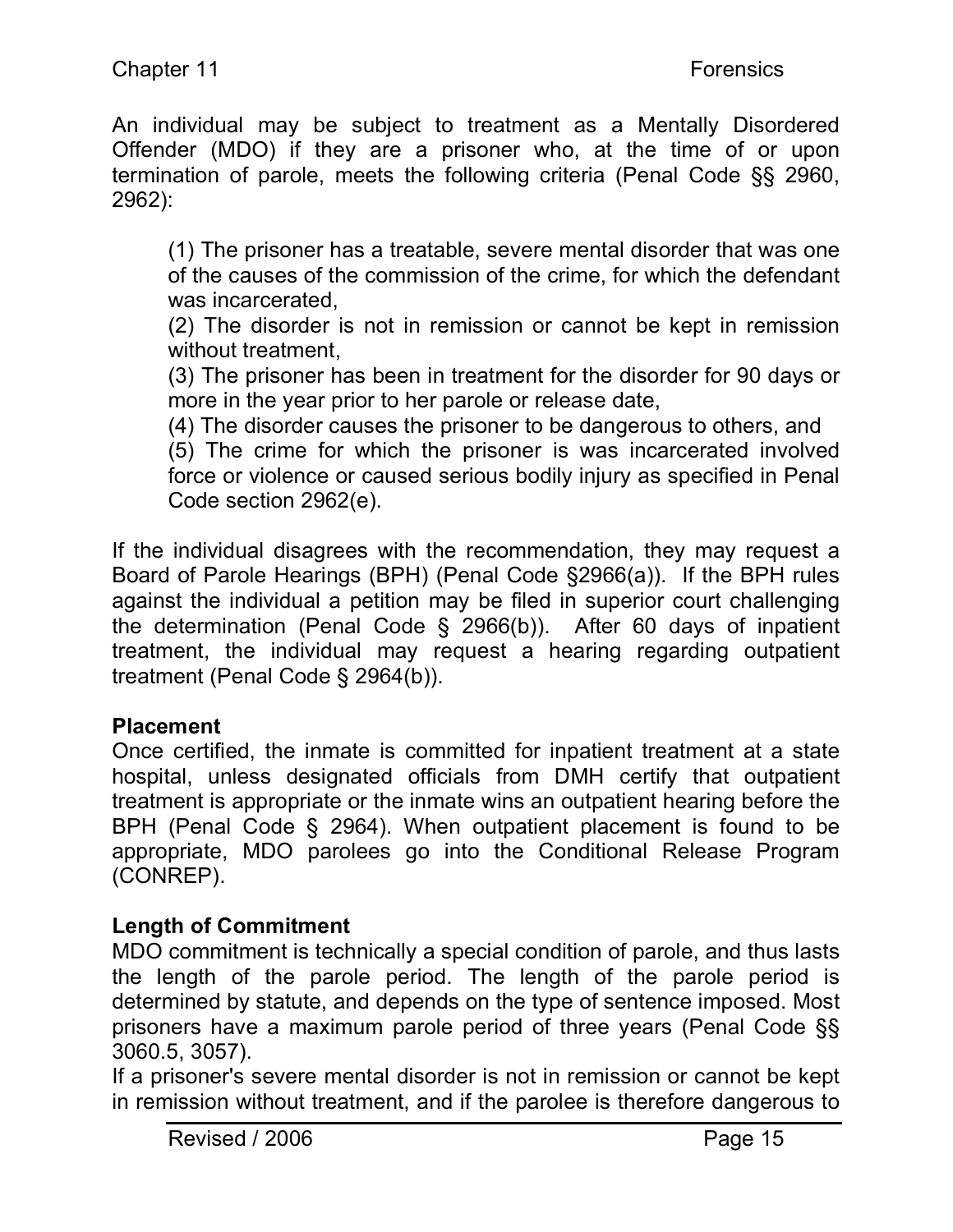others, involuntary MDO commitment may be extended beyond the period of parole in one year increments, potentially indefinitely (Penal Code §§ 2970, 2972(c)).

## **Revocation of Outpatient Status**

The community program director may revoke outpatient status when the MDO parolee cannot remain safely or receive effective treatment in the community. The MDO parolee has the right to a revocation hearing conducted by the DMH within 15 days of being placed in a secure mental health facility, or within 21 days if good cause exists. In lieu of revocation, the community program director or DMH may also hospitalize an MDO parolee pursuant to the LPS civil commitment scheme (Penal Code § 2964(a)).

#### **Involuntary Medication**

A person committed as an MDO can be compelled to take antipsychotic medication in a non-emergency situation only if a court, at the time the person is committed or recommitted, or in a separate proceeding, makes one of two findings:

(1) The person lacks the capacity to make decisions about his medical treatment; *or*

2) The person is dangerous within the meaning of Welfare and Institutions Code section 5300.

The rights of persons committed as MDO's to refuse medication can be further limited by State Department of Mental Health regulations necessary to provide security for inpatient facilities<sup>8</sup> (In re Qawi (2004) 32 Cal.4th 1, 9-10, 7 Cal.Rptr.3d 780).

Section 5300 requires two types of findings of dangerousness. First, there must be a generalized finding of "demonstrated danger" to others. "Demonstrated danger may be based on assessment of [the person's] present mental condition, which is based upon a consideration of past behavior of the person within six years prior to the time the person attempted, inflicted, or threatened physical harm upon another, and other relevant evidence." (Welfare & Institutions Code, § 5300.5).

<sup>-&</sup>lt;br>8  $8$  Currently, the State Department of Mental Health has not adopted any such regulations. DMH Special Orders or Administrative Directives have not gone through the process of being adopted as regulations.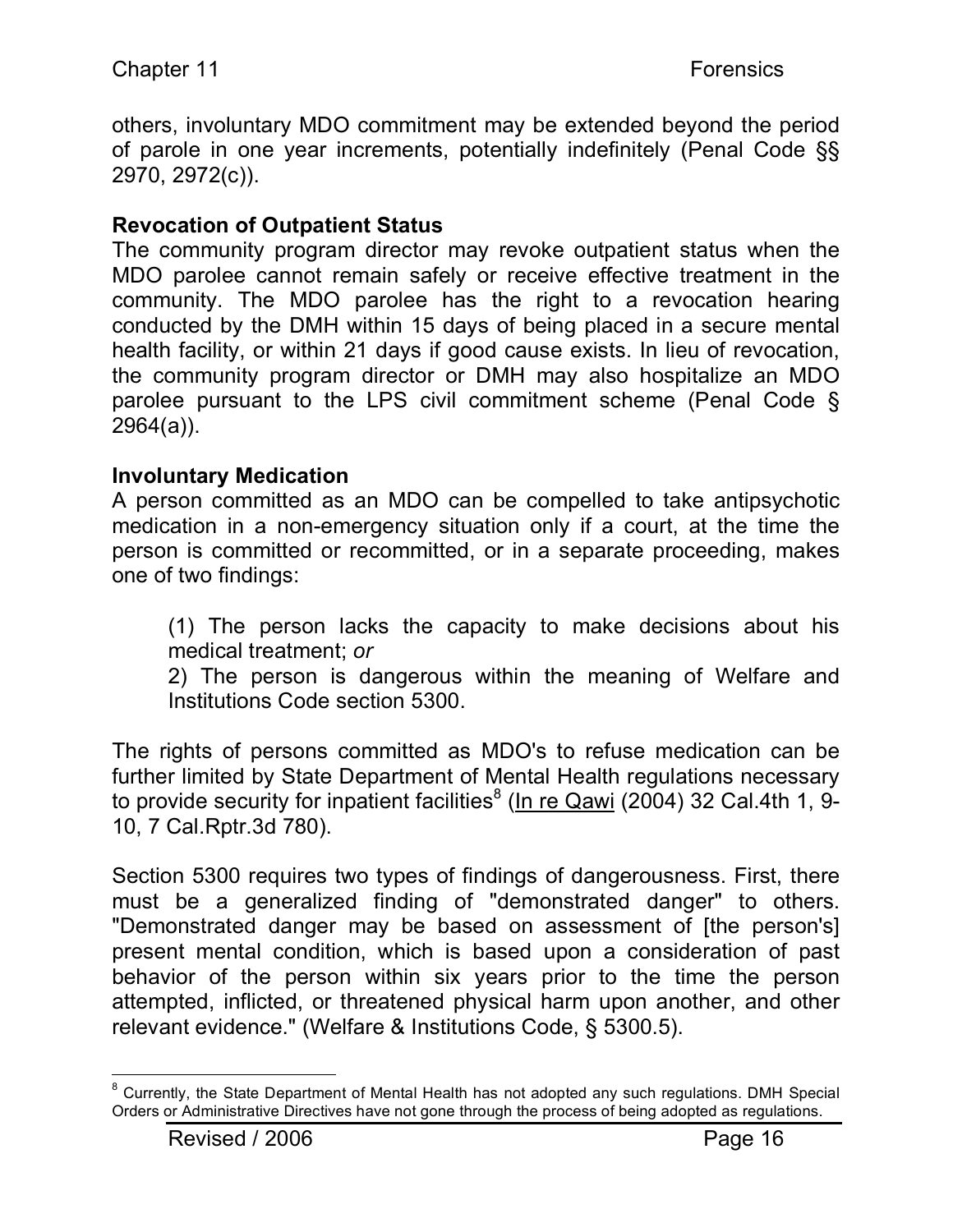In addition to demonstrated danger, one of the following findings establishing recent<sup>9</sup> acts or threats of violence must be made in order to effect a section 5300 commitment;

(a) The person has attempted, inflicted, or made a serious threat of substantial physical harm upon the person of another after having been taken into custody, and while in custody, for evaluation and treatment ,

(b) The person had attempted, or inflicted physical harm upon the person of another, that act having resulted in his or her being taken into custody,

(c) The person had made a serious threat of substantial physical harm upon the person of another within seven days of being taken into custody, that threat having at least in part resulted in his or her being taken into custody.

(Welfare & Institutions Code § 5300; see also Welfare & Institutions Code § 5304, subd. (a), In re Qawi (2004) 32 Cal.4th 1, 20).

# **MENTALLY DISORDERED SEX OFFENDER**

**The MDSO statutes were repealed in 1982**. However, persons committed as MDSOs before the repeal date can remain under such commitments subject to the continuing jurisdiction of the repealed statutes. A Mentally Disordered Sex Offender is any person who, by reason of a mental disorder, has a predisposition to commit sexual offenses to such a degree that the defendant is a danger to the health and safety of others. (former Welfare & Institutions Code §§ 6300-6331; Historical Note to Welfare & Institutions Code § 6300).

# **SEXUALLY VIOLENT PREDATORS, SVP – Welfare & Institutions Code 6600 et al**

<sup>-&</sup>lt;br>9  $9$  In footnote 7 of the case, the Qawi court interpreted "recent" for MDO's to mean within the year prior to the commitment or recommitment.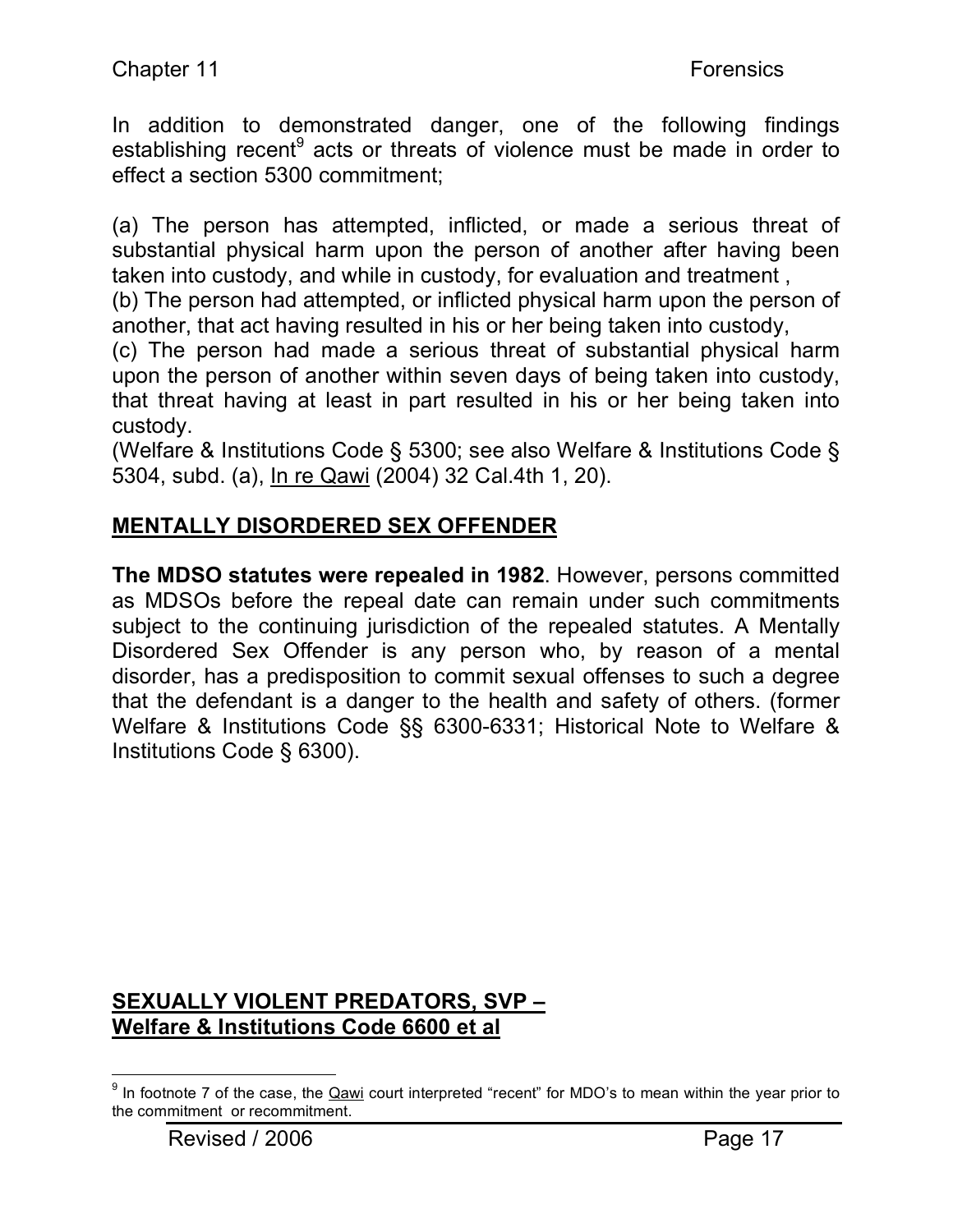The term "sexually violent predator" means a person who:

1) Has been convicted of a sexually violent offense against two or more victims, and

(2) Has a diagnosed mental disorder,

(3) The disorder makes him/her a danger to the health and safety of others in that it is likely that he or she will engage in sexually violent predatory criminal behavior (Welfare and Institutions Code § 6600(a)(1)).

"Sexually violent offense" means an act specified in Welfare and Institutions Code section 6600, subdivision (b) when committed by force, violence, duress, menace, or fear of immediate, and unlawful bodily injury on the victim or another person or when committed on a child under the age of fourteen years and the offending act or acts involve "substantial sexual conduct" as defined in Welfare and Institutions Code section 6600.1, and when the act results in a conviction or a finding of not guilty by reason of insanity (Welfare and Institutions Code § 6600(b)).

"Predatory" means an act is directed toward a stranger, a person of casual acquaintance with whom no substantial relationship exists, or an individual with whom a relationship has been established or promoted for the primary purpose of victimization (Welfare and Institutions Code § 6600(e)).

SVP commitments may only be sought for prisoners under sentence to the Department of Corrections or whose parole has been revoked (Welfare and Institutions Code  $\S$  6601(a)). If the screening finds that the individual is likely to be an SVP, the individual is referred for a "full evaluation" by the Department of Mental Health (Welfare and Institutions Code § 6601 (c)). If the appointed mental health professionals agree that the prisoner meets SVP criteria, information is forwarded to the county that convicted the prisoner (Welfare and Institutions Code § 6601(d-i)).

If the district attorney or county counsel decides to file a petition for commitment, a probable cause hearing and trial are held (Welfare and Institutions Code § 6602). SVP's are committed by the court to the custody of DMH for a two-year term, with a right to annual review (Welfare and Institutions Code §§ 6604, 6605). If a court finds the person is no longer an SVP, they are unconditionally released and discharged.

# **Placement**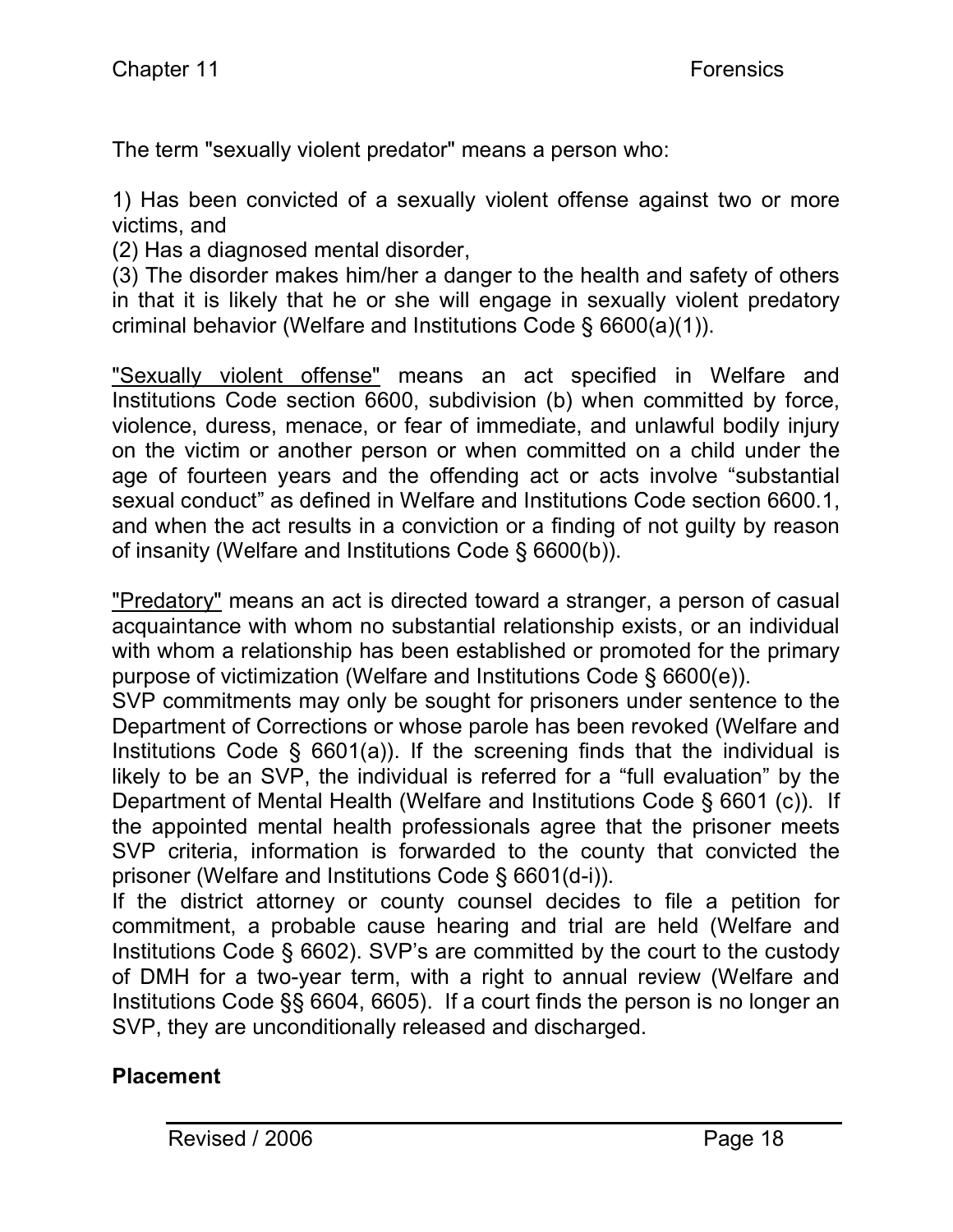Men committed under Welfare & Institutions Code section 6600 (pre-trial detainees) are held at Atascadero/Coalinga State Hospital or in county jail as they wait a probable cause hearing. Once the judge or jury has determined the person is a sexually violent predator they are committed to Atascadero/Coalinga State Hospital in the custody of the Department of Mental Health. Women committed under this section are placed at Patton State Hospital.

After confinement of at least a year, an SVP may be placed in a conditional release program if a court finds at a hearing that the person would not be a danger to the health and safety of others in that it is unlikely that he or she will engage in sexually violent criminal behavior owing to his or her diagnosed mental disorder if under supervision and treatment in the community (Welfare and Institutions Code §§ 6607, 6608).

#### **Involuntary Medication**

In a non-emergency, an SVP has the right to refuse the involuntary administration of antipsychotic medication unless found by a court to be incompetent to refuse treatment or to be a danger to others (In re Calhoun  $(2004)$  121 Cal App.  $4<sup>th</sup>$  1315, 1354, 18 Cal Rptr. 3d 315).

#### **Treatment**

According to the State DMH website, the treatment program for people in the SVP program, is structured into five phases.

1. Treatment Readiness

(a) Facilitates the participants' transition from the prison culture to the treatment environment.

(b) Prepares participants to take an active role in their therapy.

(c) Uses didactive methods to educate participants on such topics as hospital attitudes, interpersonal skills, anger management, mental disorders, victim awareness, cognitive distortions, and relapse prevention

#### 2. Skills Acquisition

(a) Shifts participants' focus from education and preparation to personal therapy.

(b) Teaches coping strategies, behavioral skills, pro-social thinking, and emotional awareness, to increase self-control.

(c)Requires that the participants:

Acknowledge and discuss past sexual offenses;

Express a desire to reduce their risk of re-offending;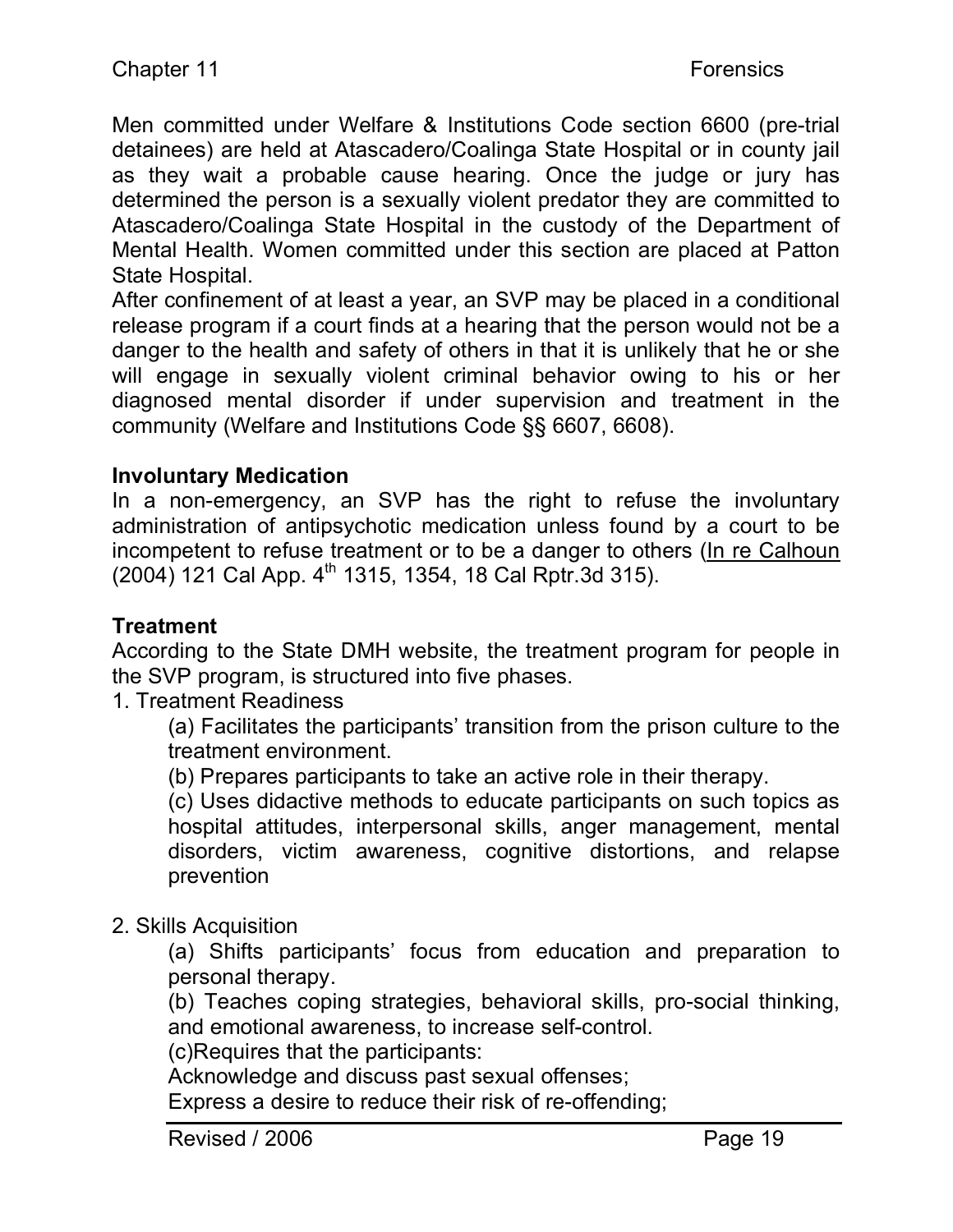Agree to participate in required assessment procedures;

Be willing and able to conduct themselves appropriately in a group setting.

3. Skills Application

(a)Integrates the skills participants learned during Phase II into their daily lives.

(b)Broadens and deepens their skills in relapse prevention, coping with cognitive distortions, and developing victim awareness.

(c)Causes participants to examine their daily experience in unit life and to practice their behavioral interventions through extensive use of journals and logs.

(d)Requires that participants:

- o Accept responsibility for past sexual offenses;
- o Articulate a commitment to abstinence that is reflected in current behavior;
- o Understand the trauma resulting from their sexual crimes;
- o Are able to correct deviant thoughts;
- o Demonstrate ability to manage deviant sexual urges and impulses;
- $\circ$  Show good ability to cope with high risk factors for re-offending;
- o Cooperate with institutional supervision;
- o Display skills necessary for self-regulation;
- o Demonstrate ability to maintain appropriate relations with female staff;
- o Display skills necessary to avoid emotional identification with children.

#### 4. Discharge Readiness

(a)Develops a detailed Community Safety Plan developed in conjunction with the offender's assigned Conditional Release Program (CONREP).

(b)Involvement of family members and significant others in the relapse prevention plan.

(c)Focuses on how the skills in relapse prevention, managing cognitive distortions, victim empathy, and coping strategies will generalize and transfer to the community setting.

(d)Treatment teams must determine that participants:

Can fully describe the negative impact of abuse on their victims;

Acknowledge and accept past sexual offenses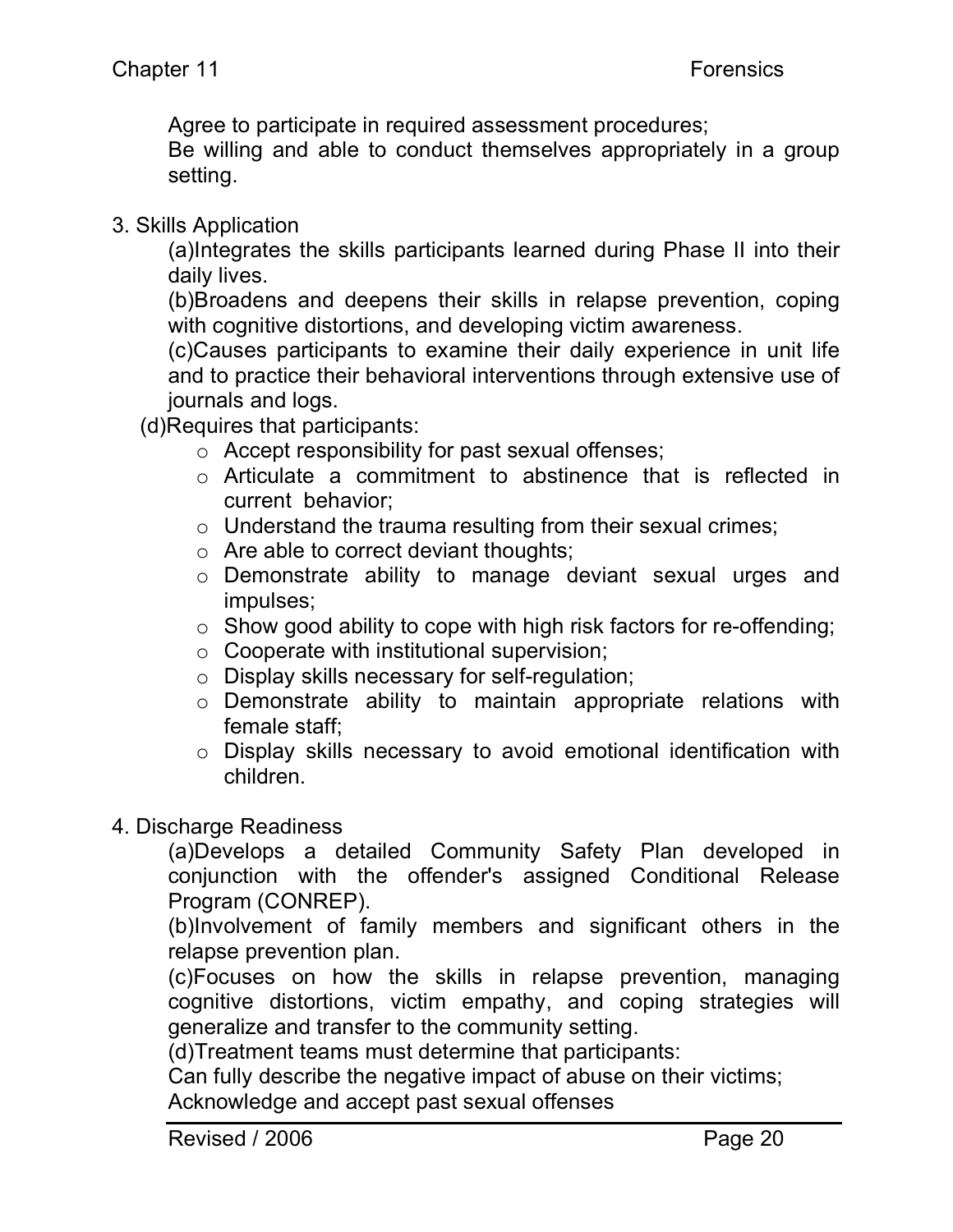Articulate commitment to abstinence;

Correct all cognitive distortions;

Able to control deviant sexual urges and interests;

Can describe a complete range of prospective high-risk factors and internal warning signs;

Cope with risky situations and thinks in ways that reduce his likelihood for re-offending in their daily lives;

Follow rule and comply with requirements of supervision;

Display no inappropriate impulsivity or inappropriate emotions;

Relate well with women and able to avoid emotional identification with children;

Conditional Release Program in the county of commitment is willing to accept participant into outpatient treatment and supervision.

5. Community Outpatient Treatment under CONREP

(a) Is administered in the offenders' county of commitment.

(b) California Superior Court approves and orders placement into this final phase of treatment.

(c) Transfers the site of ongoing treatment from ASH/CSH to the community setting.

(d) Provides intensive on-going supervision and monitoring to facilitate early detection of relapse and ensure community safety.

#### http://www.dmh.ca.gov/Statehospitals/Coalinga/Treatment.asp

# **CONDITIONAL RELEASE PROGRAM (CONREP)**

CONREP is a statewide program of mental health outpatient treatment in local communities under court supervision. When an individual is committed to CONREP, the individual remains within the constructive custody of the Department of Mental Health (DMH) (Penal Code §§ 1605, 1615). Courts may order immediate outpatient commitment with CONREP instead of confinement in a state hospital if the defendant's crime was not classified as dangerous and if the community program director reports that the defendant will not be a danger to the health and safety of others and will benefit from such outpatient status (Penal Code §§ 1601,1602).

People on Incompetent to Stand Trial (IST), Not Guilty by Reason of Insanity (NGI), Mentally Disordered Offender (MDO), and Mentally Disordered Sex Offender (MDSO) commitments are all eligible for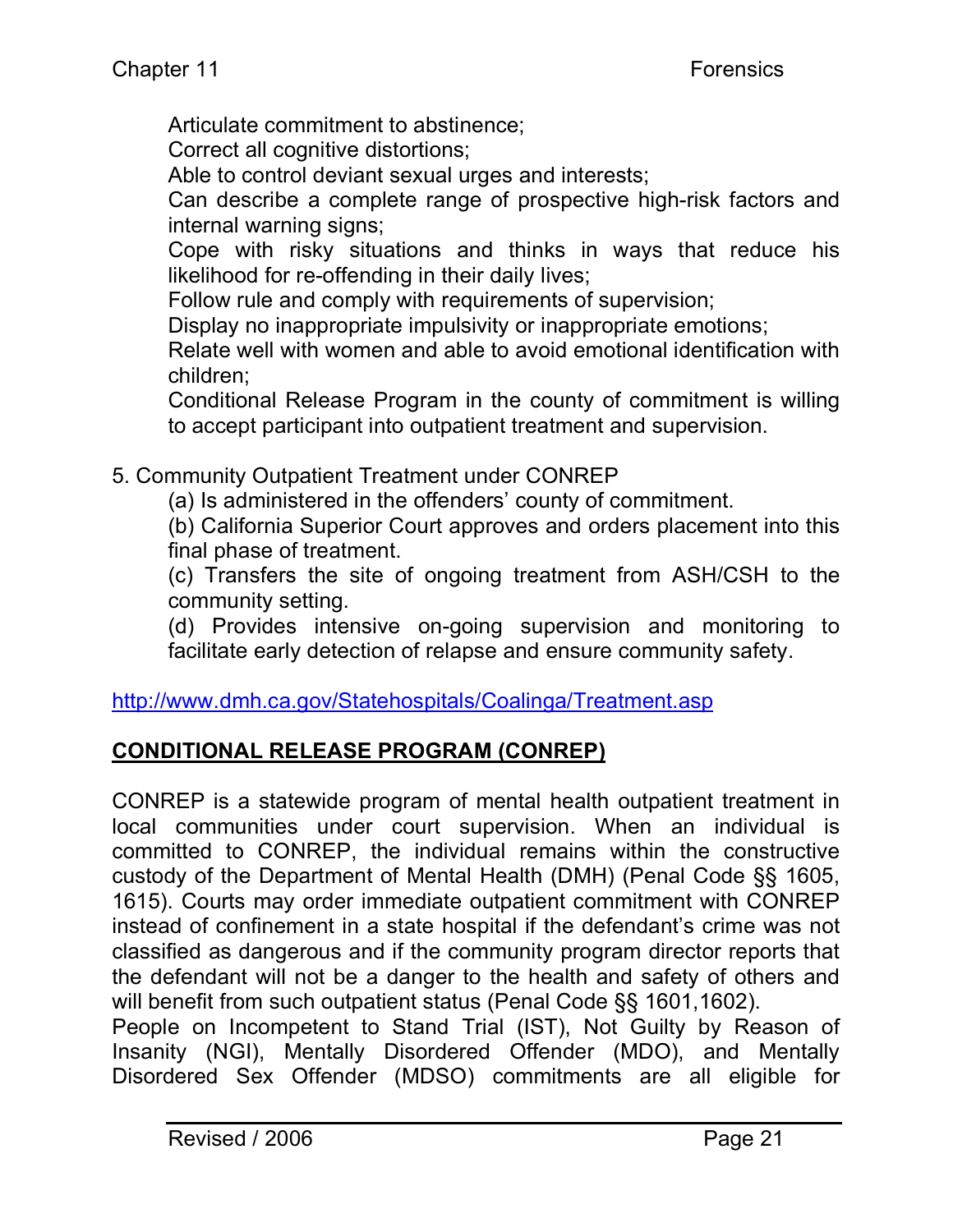outpatient placement in the CONREP program. Individuals on Sexually Violent Predator (SVP) commitments are also eligible for CONREP. Note that NGI defendants must be committed to CONREP for one year before they can be fully "restored to sanity" and unconditionally released.

#### **Placement**

The director of the state hospital or treatment facility, along with the community program director, must recommend to the court that the defendant would benefit from outpatient status, and would not be a danger to the health and safety of self or others. Once completed, the court then holds a hearing to approve the outpatient plan (Penal Code §§ 1603, 1604). Persons committed under NGI may also petition the committing court themselves for release to the CONREP program (Penal Code 1026.2).

For MDO patients, however, the Board of Parole Hearing (BPH), rather than the court, makes the decision about CONREP placement (Penal Code § 2964(a) and (b)).

NGI and IST defendants charged with serious felonies as defined in must first spend six months in the state hospital or other mental health facility before they are eligible for CONREP placement (Penal Code § 1601).

# **Length of Commitment**

CONREP outpatient status lasts for one year, and is subject to renewal. After one year, the court must hold a hearing no later than 30 days from the one-year anniversary and renew, revoke, or discharge the patient from CONREP (Penal Code § 1606). For MDSOs, NGIs, and MDOs, time spent on outpatient status, except when placed in a locked facility, is not counted as actual custody and is not credited towards the person's maximum term of commitment (although for MDOs, their maximum period of parole is not extended by placement in CONREP) (Penal Code § 1600.5).

Once per year, patients on NGI commitments may also seek release from outpatient commitment by applying for complete restoration of sanity (Penal Code § 1026.2).

# **Revocation**

If at any time during the outpatient period, the outpatient treatment supervisor is of the opinion that the person requires extended inpatient treatment or refuses to accept further outpatient treatment and supervision;